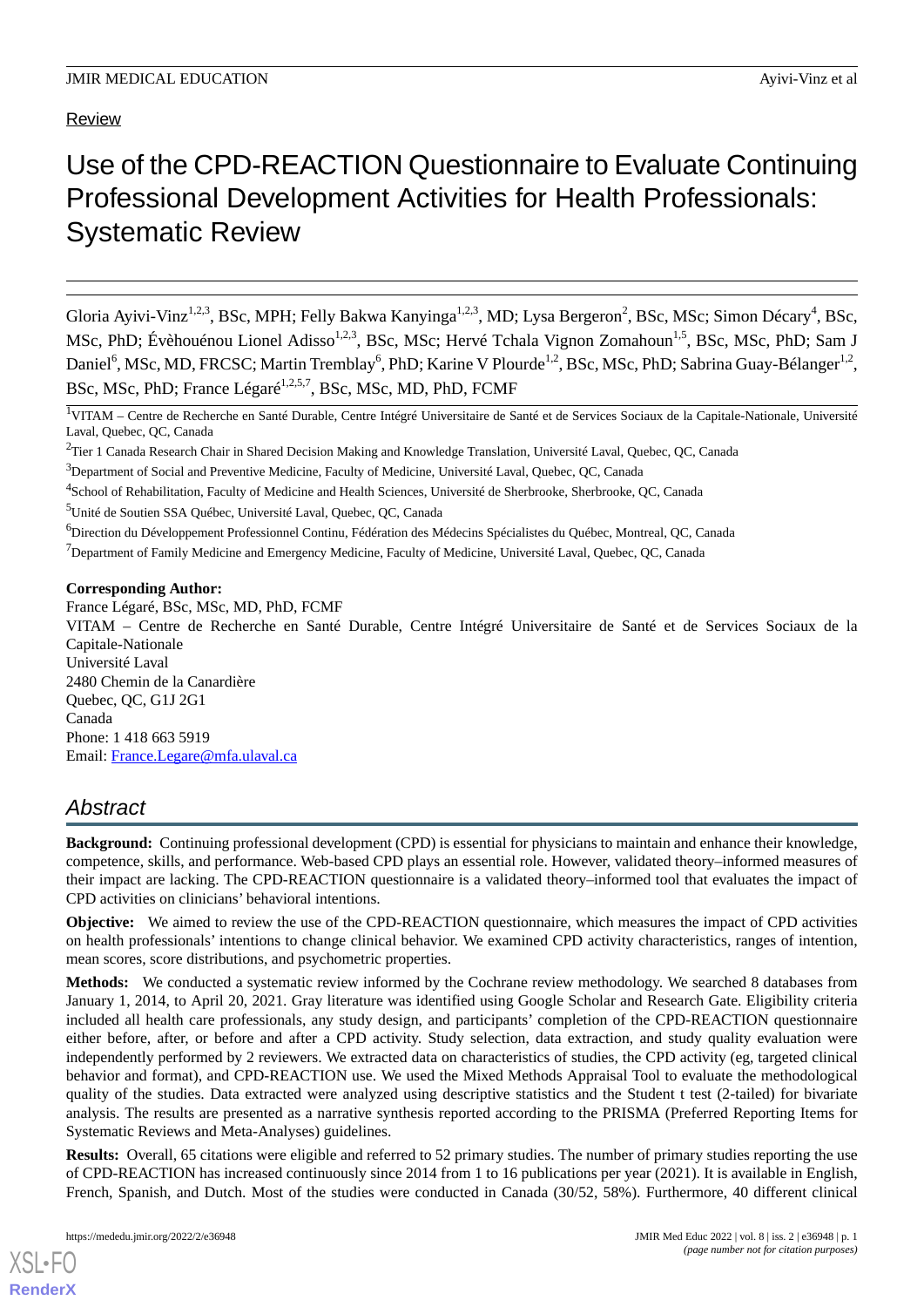behaviors were identified. The most common CPD format was e-learning (34/52, 65%). The original version of the CPD-REACTION questionnaire was used in 31 of 52 studies, and an adapted version in 18 of 52 studies. In addition, 31% (16/52) of the studies measured both the pre- and postintervention scores. In 22 studies, CPD providers were university-based. Most studies targeted interprofessional groups of health professionals (31/52, 60%).

**Conclusions:** The use of CPD-REACTION has increased rapidly and across a wide range of clinical behaviors and formats, including a web-based format. Further research should investigate the most effective way to adapt the CPD-REACTION questionnaire to a variety of clinical behaviors and contexts.

**Trial Registration:** PROSPERO CRD42018116492; https://www.crd.york.ac.uk/prospero/display\_record.php?RecordID=116492

(JMIR Med Educ 2022;8(2):e36948) doi: [10.2196/36948](http://dx.doi.org/10.2196/36948)

## **KEYWORDS**

CPD-REACTION; behavior; intention; education medical; continuing; health care professionals; questionnaire; web-based; continuing professional development

## *Introduction*

Continuing professional development (CPD) encompasses the multiple educational and developmental activities that health care professionals undertake to maintain and enhance their knowledge, skills, performance, and relationships in the provision of health care. The ultimate goal of CPD is to enhance the quality and safety of patient care and enhance both patient experience and health outcomes [[1\]](#page-12-0). In recent years, web-based CPD has increased exponentially, and the recent COVID-19 pandemic has emphasized the need for more effective web-based CPD. Health professional behavior change (adoption or abandonment of a practice) is a long and complex process [[2\]](#page-12-1). The Kirkpatrick model conceptualizes a framework for CPD assessment that measures four distinct outcome levels: satisfaction; knowledge, skills, or attitudes; transfer of learning to practice (ie, behavior); and organizational outcomes such as productivity and quality [\[3](#page-12-2)].

The lack of validated instruments informed by behavior change theories for assessing CPD outcomes has slowed the advancement of the CPD knowledge base [\[4](#page-12-3)]. In 2011, a consortium of CPD providers from the Province of Quebec, Canada, developed a tool to assess Kirkpatrick level 3 outcomes (transfer of learning to practice) based on an integrated model explaining behavior change among health professionals [\[5](#page-12-4),[6\]](#page-13-0). This model posits that intention is a strong predictor of behavior, and that behavioral intention, in turn, is influenced by beliefs about capabilities, beliefs about consequences, moral norms, and social influences [[5\]](#page-12-4). The resulting tool, the CPD-REACTION questionnaire, is a comprehensive, theory-based, validated instrument for assessing the impact of accredited CPD activities on clinical behavioral intention [\[7](#page-13-1),[8\]](#page-13-2). During the past 10 years, it has been used in regular evaluations of the effects of CPD activities on behavior change by major CPD providers such as the Federation of Medical Specialists of Quebec (Fédération des Médecins Spécialistes du Québec) and to assess training for a wide variety of other health care professionals [\[9](#page-13-3)[-12](#page-13-4)].

However, the current range of CPD-REACTION use remains unknown. Moreover, the clinical topics of CPD activities evaluated using the tool, the types of clinical behaviors sought, how often it has been used to evaluate web-based CPD, what

[XSL](http://www.w3.org/Style/XSL)•FO **[RenderX](http://www.renderx.com/)**

kind of health care professionals are targeted by such CPD activities, and how the results shown by CPD-REACTION in terms of behavior change intentions are used, are also unknown. Although tool validity has been demonstrated in the Canadian context [\[8](#page-13-2)], other evidence on its cross-cultural validity and psychometric properties is still lacking. Therefore, we aimed to systematically review studies that have used the CPD-REACTION questionnaire.

Our research questions were as follows: (1) What are the characteristics of CPD activities in studies using CDP-REACTION? (2) What are the ranges of behavioral change intentions, mean scores, and distribution of scores across all studies that used CPD-REACTION? (3) What are the psychometric properties of CPD-REACTION?

## *Methods*

## **Ethics Approval and Consent to Participate**

As this research was based on published studies, ethics approval was not required for this systematic review. The protocol was registered in the PROSPERO (International Prospective Register of Systematic Reviews) registry under the number CRD42018116492 on December 4, 2018. The main change to the protocol was the inclusion of references to studies reported in a language other than English and French.

## **Study Design**

Informed by the Cochrane review methodology [\[13](#page-13-5)], we conducted a systematic review and followed the PRISMA (Preferred Reporting Items for Systematic Reviews and Meta-Analyses) 2020 statement [[14\]](#page-13-6).

## **Eligibility Criteria**

Informed by the PICOS (Population, Intervention, Comparator, Outcomes, Study design) model [\[15\]](#page-13-7), the inclusion criteria were as follows: (1) *Population*- the target population considered for this review included all individuals working in health fields who completed an original, translated, or adapted version of the CPD-REACTION questionnaire before, after, or before and after an activity. There was no age restriction or restriction of health care professions (eg, physician, nurse, or any other health professional). They could be working in the public or private sector, in the process of training, or have already graduated; (2)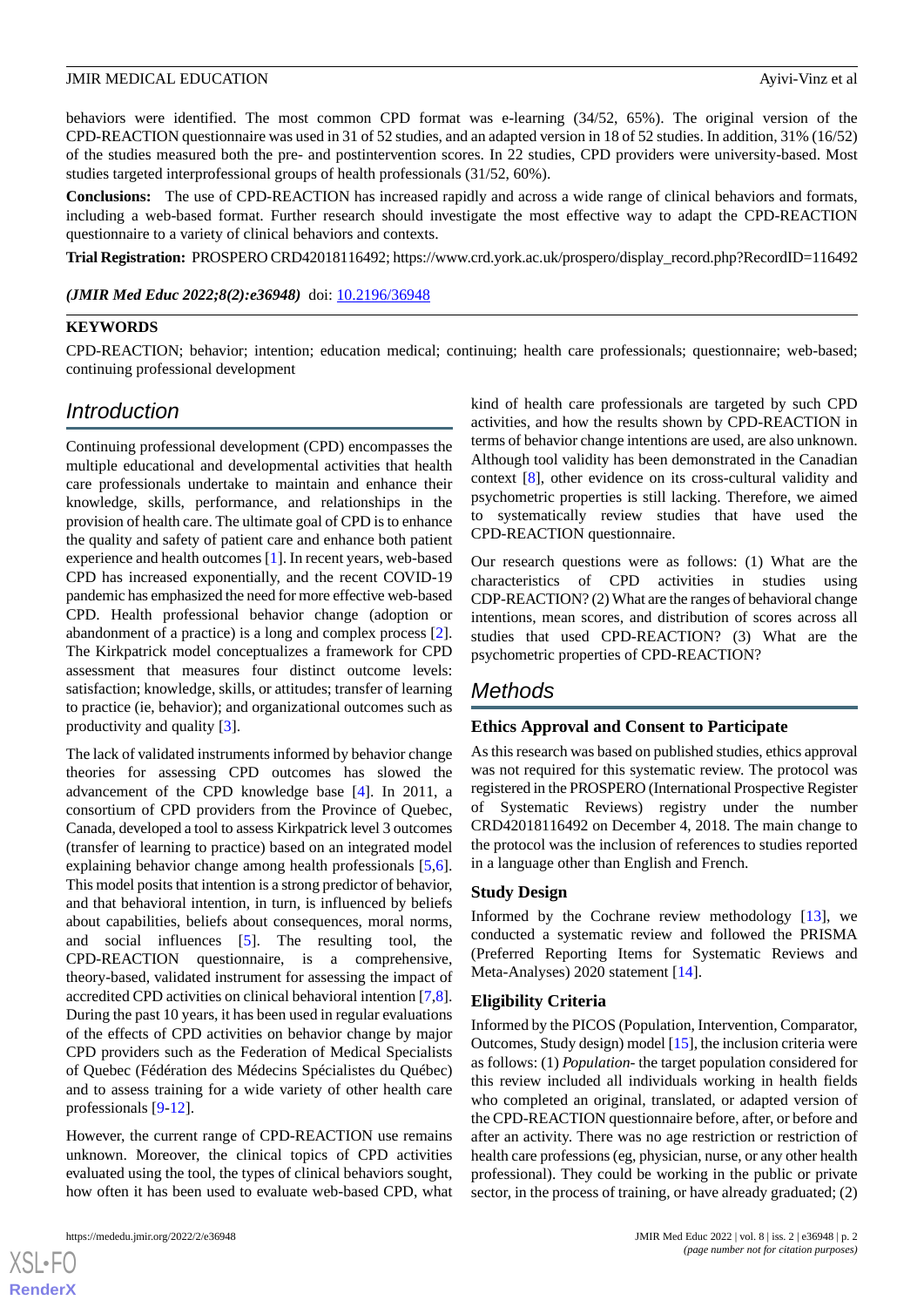*Intervention-* not specified; (3) *Comparator*- not specified; (4) *Outcomes*- The original, adapted, or translated version of the 12-item CPD-REACTION was used to assess the intention to change either a clinical practice or a health behavior. On the basis of the Godin integrated model, this tool is a questionnaire composed of 12 items that measure behavioral intention and some of its predictors; that is, beliefs about capabilities, beliefs about consequences, moral norms, and social influences [\[5](#page-12-4),[7\]](#page-13-1). The 5 constructs of the CPD-REACTION questionnaire have been validated, with Cronbach coefficients for the constructs varying from 0.77 to 0.85 [\[7](#page-13-1),[8\]](#page-13-2); (5) *Study Design*-Any study design was considered: randomized clinical trials (individual, group, or cluster, including stepped-wedge), before-and-after studies, translation studies, ecology studies, qualitative studies, or any mixed-study design (if they included the use of CPD-REACTION). Only primary studies were considered for inclusion in this systematic review. Therefore, we did not include any systematic reviews. These articles could be reported in any language.

## **Information Sources**

The literature search was performed using eight databases: Embase, MEDLINE/PubMed, Web of Science, ERIC-EBSCO, PsycINFO-ovid, CINAHL, Social Sciences Full Text-EBSCO, and Academic Search Premier EBSCO. A temporal filter was applied from January 1, 2014, to April 20, 2021, because CPD-REACTION was published in 2014 [\[7](#page-13-1)]. We also performed a forward citation search using Google Scholar and Research Gate to identify studies citing the 3 main studies on the development and validation of CPD-REACTION ([Multimedia](#page-12-5) [Appendix 1\)](#page-12-5).

## **Search Strategy**

The first phase of developing the search strategy was carried out on PubMed and reviewed by the authors to ensure that the concepts covered all research questions. This strategy was then translated into expressions that were adapted to each database. A documentary research expert revised the search strategy and the final version was based on three key concepts: "continuing education," "CPD-REACTION questionnaire," and "questionnaires." These key concepts were searched using a combination of controlled vocabulary (MeSH [Medical Subject Headings] terms) and free-text search queries ([Multimedia](#page-12-5) [Appendix 1\)](#page-12-5).

## **Selection Process**

Duplicates were identified using EndNote  $\times$ 9 [\[16](#page-13-8)] and manual checking. First, reviewers (GA-V, FBK, LB, and LS) performed an independent selection based on the title and abstract. Second, all relevant references were considered for selection by full text (GA-V, FBK, LL, LB, and LS). An internet-based system, Covidence [\[17\]](#page-13-9), was used to complete this step. The 2 reviewers then discussed and resolved any disagreement to obtain a consensus on study selection according to the eligibility criteria and, if necessary, consulted a third author (KVP). The reasons for exclusion of articles were documented.

## **Data Extraction**

[XSL](http://www.w3.org/Style/XSL)•FO **[RenderX](http://www.renderx.com/)**

A coding guide and corresponding extraction grid were developed and tested by the reviewers. The reviewers (GA-V,

FBK, LL, LB, and LS) individually extracted data from the included studies. The reviewers discussed and resolved any disagreement.

Qualitative and quantitative data were extracted. The main groups of variables were (1) study characteristics, including author names, study design, study objectives, country, and type of CPD activity; (2) characteristics of the study participants, such as profession, setting (eg, hospital or university), average age, sex, study population (eg, single profession, mixed professions, and patients included); (3) CPD activity characteristics, such as country in which it was used, health field, duration of CPD activity, when tool was used (eg, pre- or post-CPD activity), format of CPD activity (eg, web-based), title of CPD activity, clinical behavior change targeted; (4) CPD-REACTION version used (original or adapted), adaptations to the questionnaire, eg, translations; (5) score values (mean, median, SD, minimum, and maximum) for all constructs measured, that is, behavioral intention, beliefs about capabilities, social influence, moral norm, and beliefs about consequences; (6) psychometric properties (Cronbach α, κ, or Cohen *d*).

## **Methodological Quality Assessment of Individual Studies**

Two examiners (GA-V and FBK) assessed the quality of each identified study using the Mixed Methods Appraisal Tool (MMAT), a validated tool for evaluating the quality of qualitative, quantitative, and mixed methods studies [\[18](#page-13-10)]. For each type of study design, 5 criteria were evaluated and each was rated "yes," "can't tell," or "no." The tool guideline discourages the calculation of an overall score, instead suggesting presenting detailed ratings for each criterion [\[18](#page-13-10)] ([Multimedia Appendix 2](#page-12-6)).

## **Data Synthesis**

Given the large variety of behavior changes targeted by studies (clinical practice behaviors and others) and the methodological and statistical heterogeneity of studies, we performed a narrative synthesis using descriptive statistics. For the CPD-REACTION score values, we did not calculate the average scores for the construct if CPD-REACTION did not evaluate the same behavior. Instead, we summarized the construct scores based on the timing of the evaluation, that is, if it was a pre-post, only pre-evaluation, or only postevaluation. Descriptive statistics were computed using STATA (version 11; StataCorp). To summarize the target behaviors of the included studies, we performed a thematic analysis. After the analysis, we organized and summarized the main behaviors based on the emerging themes, namely, "shared decision-making," "decision aids or toolkit," and "others."

## *Results*

## **Study Selection**

We described the selection process in a PRISMA flowchart ([Figure 1\)](#page-3-0). A total of 9504 records were identified and 3330 (duplicates or ineligible) were removed. After screening, 65 records matched the eligibility criteria and referred to 61 publications and 52 unique studies [[7-](#page-13-1)[12](#page-13-4),[19-](#page-13-11)[70\]](#page-16-0) [\(Figure 1\)](#page-3-0).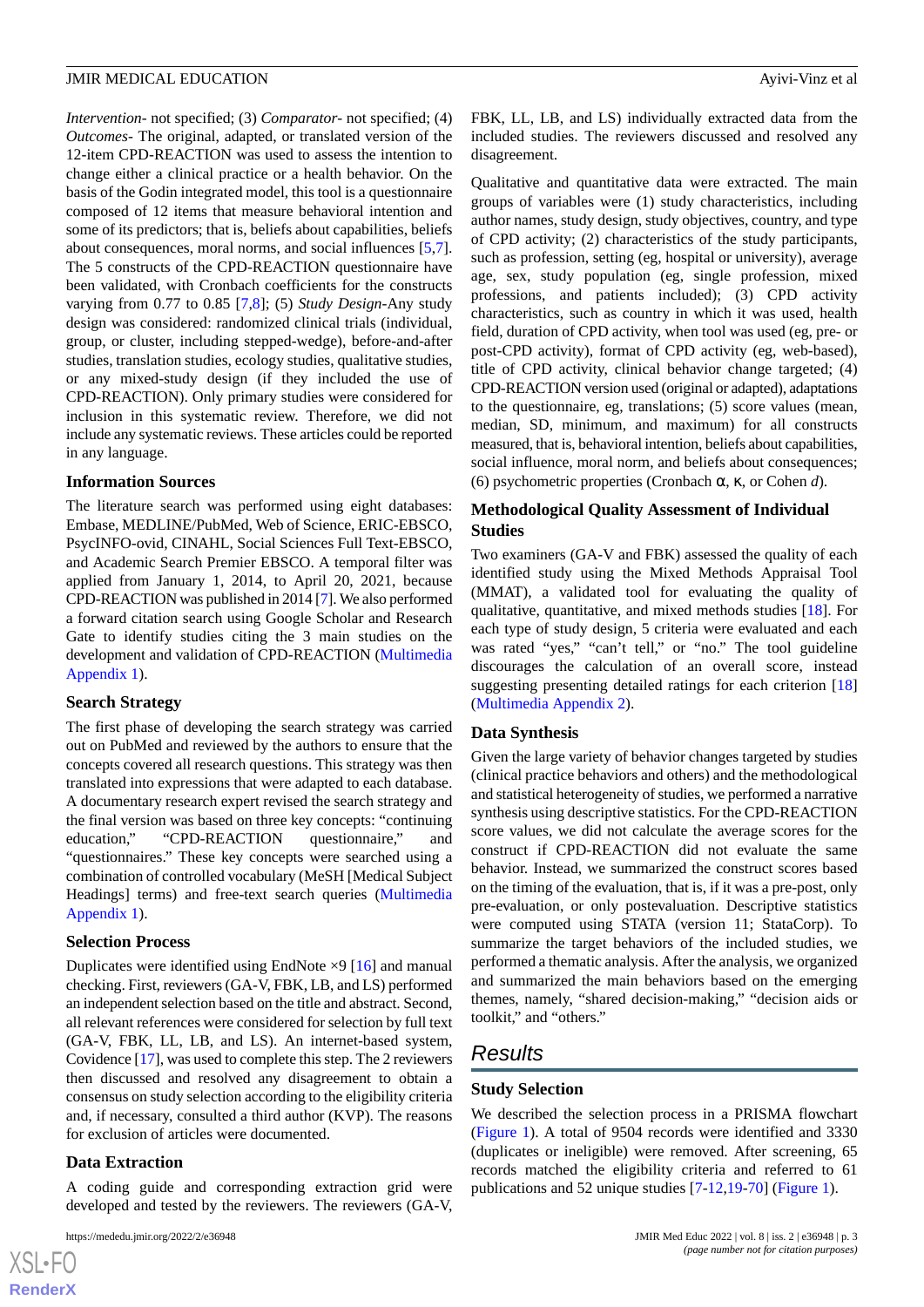<span id="page-3-0"></span>**Figure 1.** PRISMA (Preferred Reporting Items for Systematic Reviews and Meta-Analyses) 2020 flowchart.



## **Study Characteristics**

Since 2014, the number of published studies using CPD-REACTION has increased from 1 to 16 publications in 2021 ([Multimedia Appendix 3\)](#page-12-7). Of all the studies, 69% (36/52) were published between 2019 and 2021 [[9,](#page-13-3)[32](#page-14-0)[-68](#page-16-1)]. Furthermore, 58% (30/52) were located in Canada [[7](#page-13-1)[,8](#page-13-2),[10](#page-13-12)[-12](#page-13-4),[23](#page-13-13)[-25](#page-13-14),[28](#page-14-1),[31,](#page-14-2)[35](#page-14-3),[38-](#page-14-4)[41](#page-14-5),[44-](#page-14-6)[51](#page-15-0),[53](#page-15-1)[,54](#page-15-2),[56](#page-15-3)[,60](#page-15-4)[,63](#page-15-5),[65,](#page-15-6)[67](#page-16-2)] and the rest in the United States (n=6), the United Kingdom (n=4), Australia (n=2) [[30](#page-14-7)[,34](#page-14-8)], Iran (n=2) [\[55](#page-15-7),[64\]](#page-15-8), Argentina

 $(n=1)$  [\[52](#page-15-9)], Indonesia (n=1) [\[32](#page-14-0)], Germany (n=1) [\[58](#page-15-10)], Sweden  $(n=1)$  [\[21](#page-13-15)], the Netherlands  $(n=1)$  [\[59](#page-15-11)], and Burkina Faso  $(n=1)$ [[37\]](#page-14-9). In addition, two multicountry studies were reported: 1 from Brazil-China-France-Japan-Mali [\[68](#page-16-1)] and 1 from Canada-Vietnam [\[19](#page-13-11)] [\(Table 1;](#page-4-0) [Figure 2](#page-6-0)). There were no exclusive qualitative studies [\(Table 1\)](#page-4-0). Most study designs were mixed methods (24/52, 46%) [[8](#page-13-2)[,9](#page-13-3),[12](#page-13-4)[,18](#page-13-10),[23](#page-13-13)[,26](#page-14-10),[35](#page-14-3)[,42](#page-14-11), [43,](#page-14-12)[45](#page-14-13)[,47](#page-15-12),[50,](#page-15-13)[55](#page-15-7),[56,](#page-15-3)[61](#page-15-14)[,64](#page-15-8),[67,](#page-16-2)[71](#page-16-3),[72](#page-16-4)], followed by cross-sectional studies (9/52, 17%) [[22,](#page-13-16)[32](#page-14-0)[,39](#page-14-14)[,42](#page-14-11),[56,](#page-15-3)[59](#page-15-11)].

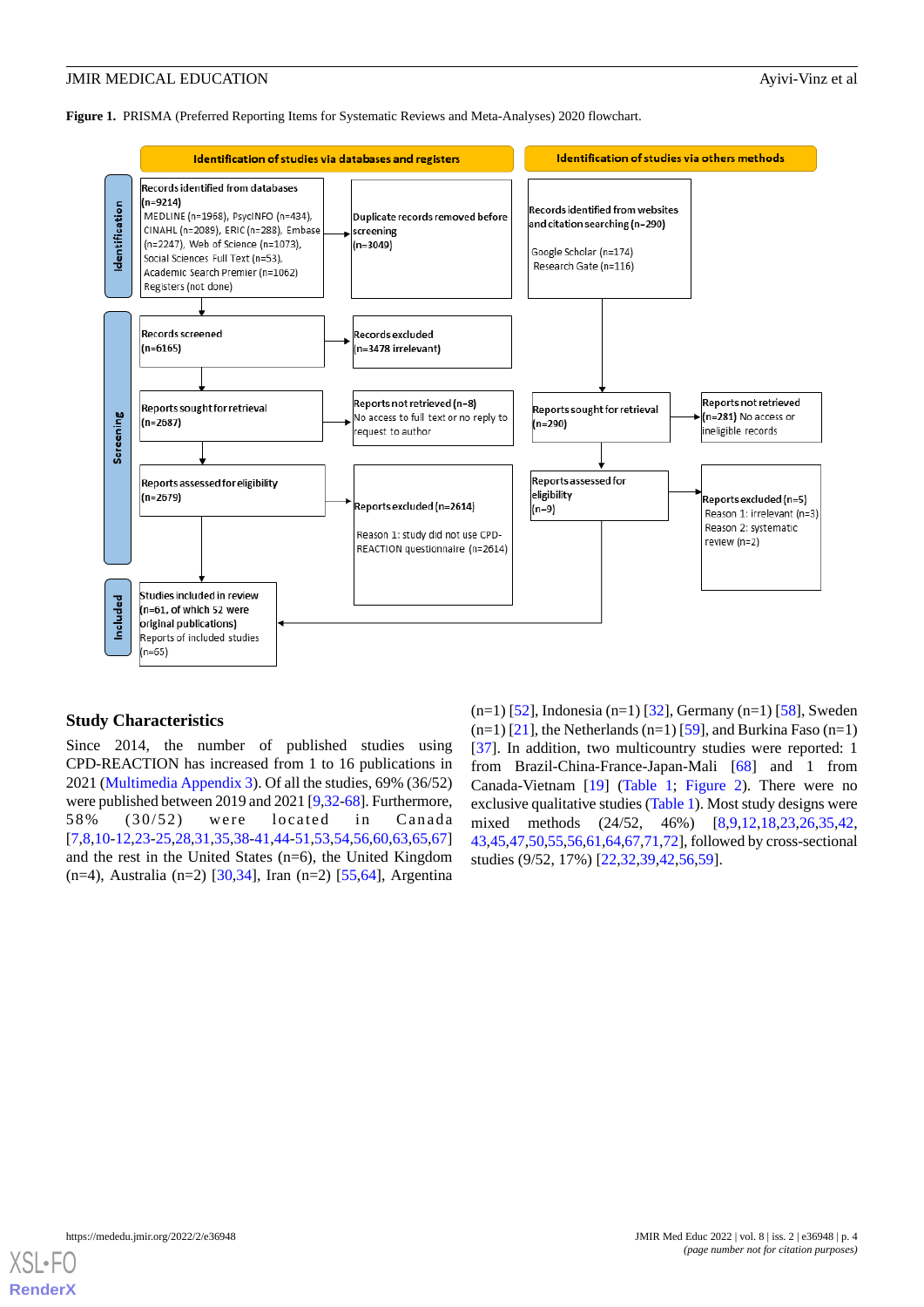<span id="page-4-0"></span>**Table 1.** Study and intervention characteristics (N=52).

| Study and intervention characteristics                      | Number of studies, $n$ (% <sup>a</sup> ) |  |  |  |
|-------------------------------------------------------------|------------------------------------------|--|--|--|
| <b>Study location</b>                                       |                                          |  |  |  |
| Canada                                                      | 30(58)                                   |  |  |  |
| <b>United States</b>                                        | 6(12)                                    |  |  |  |
| United Kingdom                                              | 4(8)                                     |  |  |  |
| Australia                                                   | 2(4)                                     |  |  |  |
| Iran                                                        | 2(4)                                     |  |  |  |
| Argentina                                                   | 1(2)                                     |  |  |  |
| Burkina Faso                                                | 1(2)                                     |  |  |  |
| Germany                                                     | 1(2)                                     |  |  |  |
| Indonesia                                                   | 1(2)                                     |  |  |  |
| Netherlands                                                 | 1(2)                                     |  |  |  |
| Sweden                                                      | 1(2)                                     |  |  |  |
| Canada and Vietnam                                          | 1(2)                                     |  |  |  |
| China-Brazil-France-Mali-Canada-Japan                       | 1(2)                                     |  |  |  |
| <b>Study design</b>                                         |                                          |  |  |  |
| Mixed methods study                                         | 24(46)                                   |  |  |  |
| Cross-sectional study                                       | 9(17)                                    |  |  |  |
| Baseline and follow-up or before-after or comparative study | 7(13)                                    |  |  |  |
| Randomized trial                                            | 4(8)                                     |  |  |  |
| Quasi-experimental study                                    | 3(6)                                     |  |  |  |
| Validation study                                            | 2(4)                                     |  |  |  |
| Cohort study                                                | 2(4)                                     |  |  |  |
| Intervention study                                          | 1(2)                                     |  |  |  |
| <b>Clinical setting</b>                                     |                                          |  |  |  |
| Multicenter academic hospitals                              | 3(6)                                     |  |  |  |
| Multicenter community hospitals                             | 11(21)                                   |  |  |  |
| Multicenter both academic and community                     | 11(21)                                   |  |  |  |
| Single-center academic hospital                             | 4(8)                                     |  |  |  |
| Single-center community hospital                            | 5(10)                                    |  |  |  |
| Not a clinical setting                                      | 13(25)                                   |  |  |  |
| Not reported or not applicable                              | 5(10)                                    |  |  |  |
| Type of CPD <sup>b</sup> activities                         |                                          |  |  |  |
| Course or workshop                                          | 31(60)                                   |  |  |  |
| Conference                                                  | 1(2)                                     |  |  |  |
| Other <sup>c</sup> CPD activities                           | 4(8)                                     |  |  |  |
| No activity pertaining to CPD <sup>d</sup>                  | 3(6)                                     |  |  |  |
| Not specified or not applicable                             | 13(25)                                   |  |  |  |
| <b>CPD</b> activity Format                                  |                                          |  |  |  |
| Web-based                                                   | 34(65)                                   |  |  |  |
| In person                                                   | 13(25)                                   |  |  |  |
| Not specified                                               | 5(10)                                    |  |  |  |

[XSL](http://www.w3.org/Style/XSL)•FO **[RenderX](http://www.renderx.com/)**

https://mededu.jmir.org/2022/2/e36948 JMIR Med Educ 2022 | vol. 8 | iss. 2 | e36948 | p. 5 *(page number not for citation purposes)*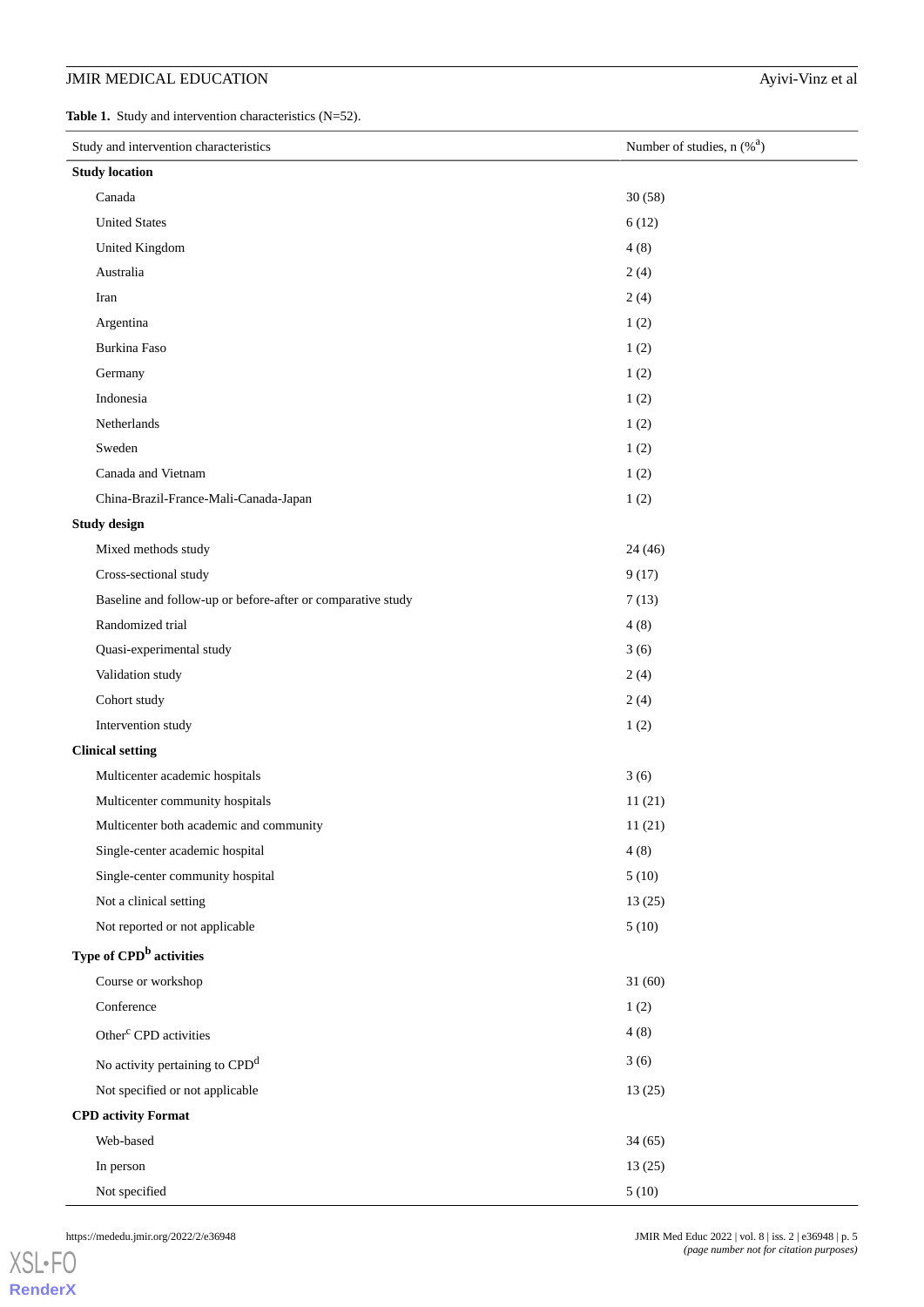| Study and intervention characteristics      | Number of studies, $n$ (% <sup>a</sup> ) |  |  |  |
|---------------------------------------------|------------------------------------------|--|--|--|
| Version of questionnaire used               |                                          |  |  |  |
| Adapted                                     | 18(35)                                   |  |  |  |
| Original                                    | 31(60)                                   |  |  |  |
| Not specified                               | 3(6)                                     |  |  |  |
| When CPD-REACTION was used                  |                                          |  |  |  |
| Preactivity                                 | 6(12)                                    |  |  |  |
| Postactivity                                | 11(21)                                   |  |  |  |
| Pre- and postactivity                       | 16(31)                                   |  |  |  |
| Not specified or not applicable             | 19(37)                                   |  |  |  |
| Delivery mode of CPD-REACTION questionnaire |                                          |  |  |  |
| Digital platform or web-based               | 19(37)                                   |  |  |  |
| Web-based and paper                         | 1(2)                                     |  |  |  |
| Paper copy                                  | 16(31)                                   |  |  |  |
| Not specified                               | 16(31)                                   |  |  |  |
| Language of CPD questionnaire used          |                                          |  |  |  |
| Dutch                                       | 1(2)                                     |  |  |  |
| Spanish                                     | 1(2)                                     |  |  |  |
| English                                     | 28 (54)                                  |  |  |  |
| French                                      | 14(27)                                   |  |  |  |
| English and French                          | 3(6)                                     |  |  |  |
| Not reported                                | 5(10)                                    |  |  |  |
| Type of CPD provider                        |                                          |  |  |  |
| Government                                  | 1(2)                                     |  |  |  |
| Hospital                                    | 13(25)                                   |  |  |  |
| Private company                             | 6(12)                                    |  |  |  |
| University                                  | 22(42)                                   |  |  |  |
| Not specified or not applicable             | 7(19)                                    |  |  |  |

<sup>a</sup>All percentages may not add up to 100%.

<sup>b</sup>CPD: continuing professional development.

<sup>c</sup>Training or workshop combined with activities such as face-to-face meetings, media interviews, minutes documenting interactions, conferenced meetings, annual national collaboration meeting, and team meeting to watch video.

<sup>d</sup>Guidelines application, outreach sessions.

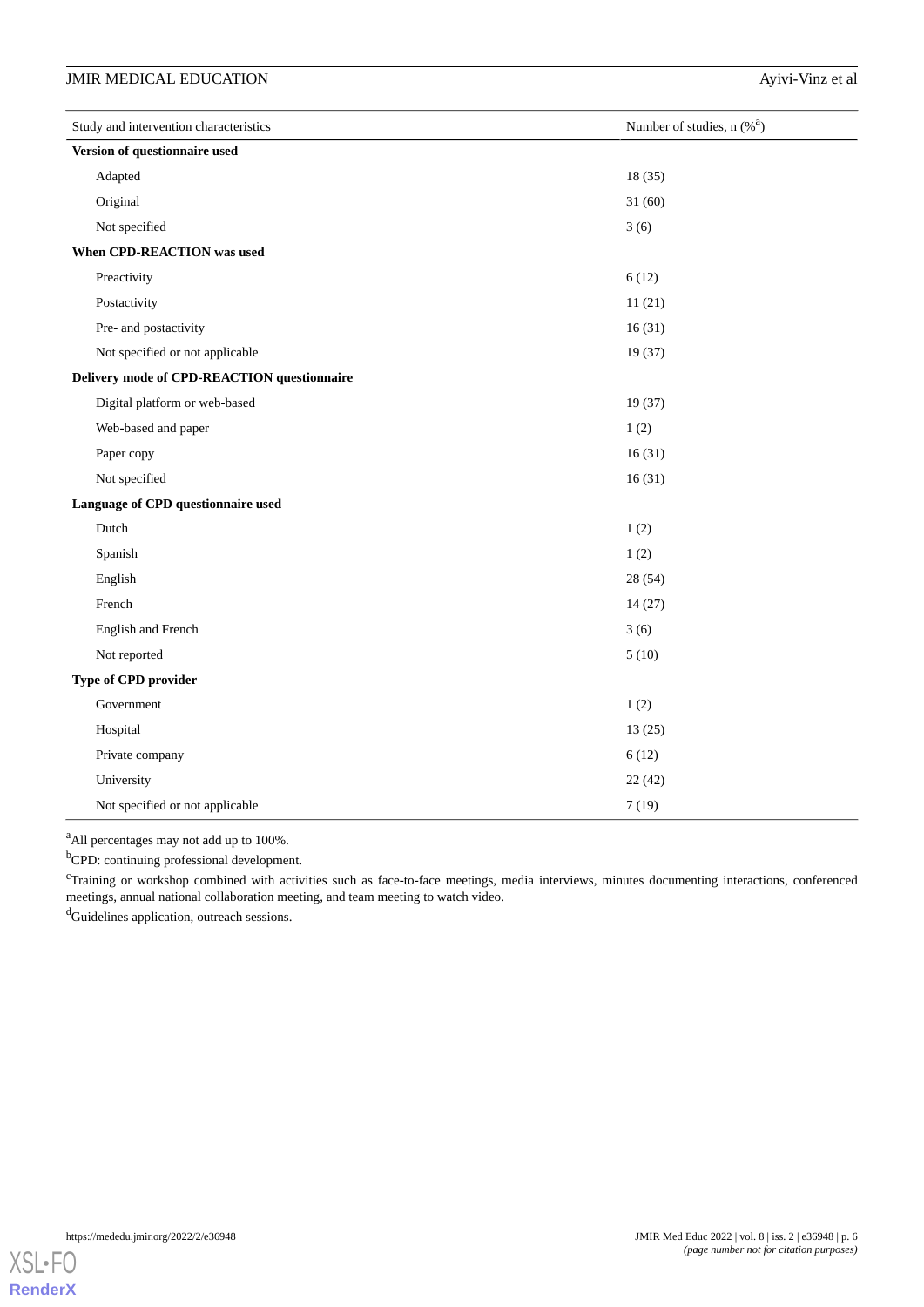<span id="page-6-0"></span>**Figure 2.** Distribution of published studies worldwide that used the CPD-REACTION questionnaire.



## **Characteristics of the Study Participants**

In total, CPD-REACTION was administered to 4886 participants. Even when age was mentioned, it was not possible to properly report on age because of the heterogeneity of age ranges. The sex of the participants was not reported for all studies. The authors mostly defined participants based solely on their profession. Physicians were the most represented health profession (1843/4886, 37.72%). Furthermore, 7 studies included residents or unlicensed health professionals [[8](#page-13-2)[,36](#page-14-15),[38](#page-14-4)[,39](#page-14-14),[46](#page-14-16)[,55](#page-15-7),[64\]](#page-15-8). [\(Table 2](#page-7-0)). In most studies, participants in CPD activities consisted of interprofessional groups (30/52, 60%) [[7](#page-13-1)[,9](#page-13-3)-[11,](#page-13-17)[19](#page-13-11),[21,](#page-13-15)[27](#page-14-17),[28,](#page-14-1)[31](#page-14-2),[35,](#page-14-3)[37](#page-14-9),[41,](#page-14-5)[43](#page-14-12),[44,](#page-14-6)[46](#page-14-16),[47,](#page-15-12)[50](#page-15-13),[51,](#page-15-0)[53](#page-15-1), [55](#page-15-7)-[61](#page-15-14)[,63](#page-15-5),[64](#page-15-8)[,66](#page-15-15)-[68\]](#page-16-1). Professions included nurses (5/52, 10%)

[[26,](#page-14-10)[29,](#page-14-18)[30](#page-14-7)[,48](#page-15-16),[54\]](#page-15-2), physicians (4/52, 8%) [[38,](#page-14-4)[39](#page-14-14),[49,](#page-15-17)[52](#page-15-9)], social workers or other health professionals, namely occupational therapists, physiotherapists, dietitians, behavioral counselors, nutritionists, health researchers (4/52, 8%) [[23-](#page-13-13)[25](#page-13-14)[,34](#page-14-8),[36\]](#page-14-15), specialist physicians (3/52, 6%) [\[32](#page-14-0), 40, 65], and pharmacists (2/52, 4%) [[22,](#page-13-16)[42](#page-14-11)]. The presence of managers or decision-makers among participants was reported in 7 (13%) out of 52 studies. The number of participants per study ranged from 8 to 489 [\(Figure 3\)](#page-7-1).

The largest proportion of CPD providers reported was university-based (22/52, 42%), whereas others were based in hospitals (13/52, 25%), private companies (6/52, 12%), or government (1/52, 2%).

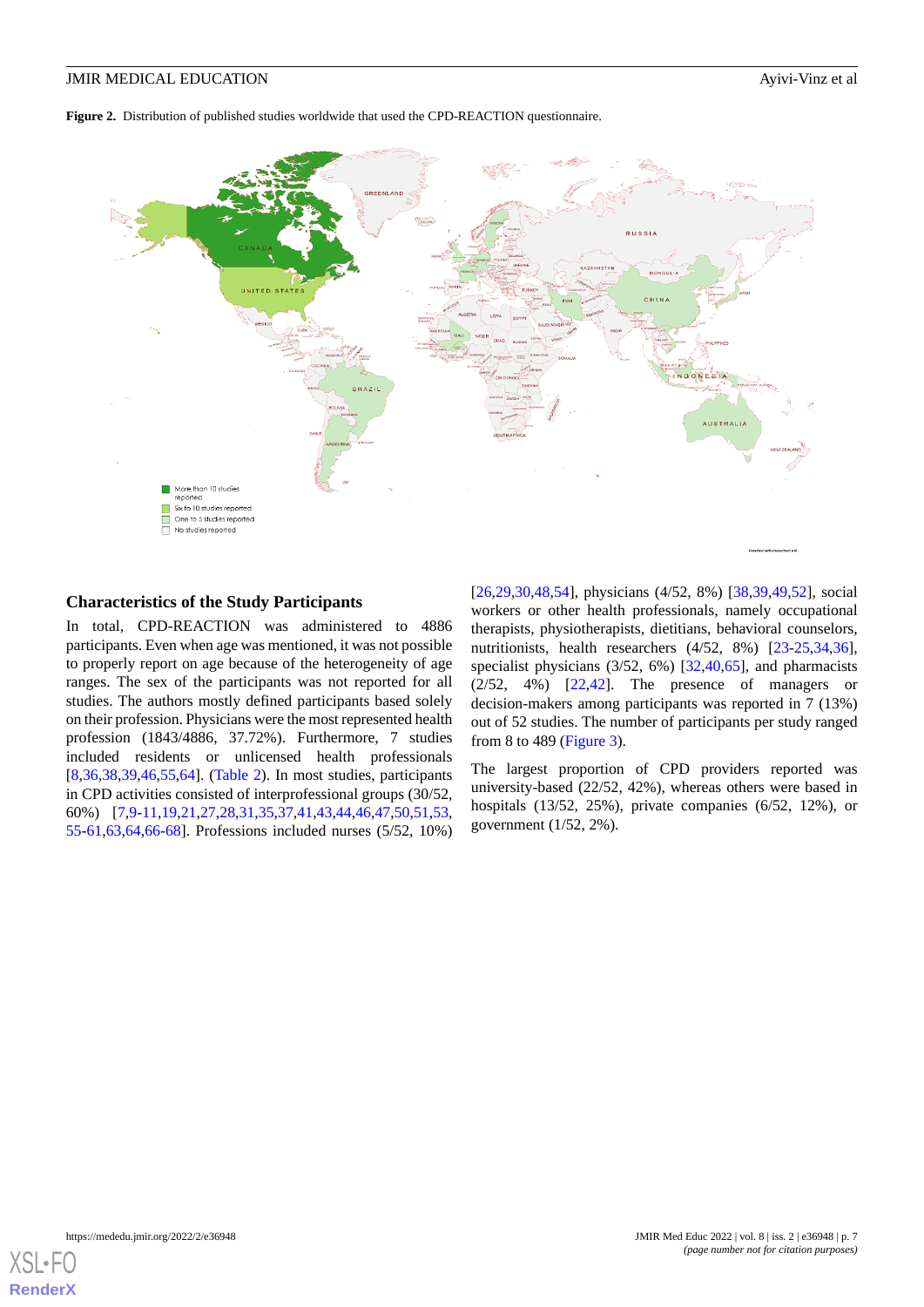<span id="page-7-0"></span>**Table 2.** Professional profiles of study participants.

| Population characteristics                                                         | Frequency, $n$ (% <sup>a</sup> ) |  |  |  |  |
|------------------------------------------------------------------------------------|----------------------------------|--|--|--|--|
| Population of interest, in the studies $(n=52)$                                    |                                  |  |  |  |  |
| Physicians                                                                         | 8(15.4)                          |  |  |  |  |
| Interprofessional groups                                                           | 31(59.6)                         |  |  |  |  |
| <b>Nurses</b>                                                                      | 5(9.6)                           |  |  |  |  |
| Other health professions <sup>b</sup>                                              | 8(15.4)                          |  |  |  |  |
| Number of participants per professional group (n=4886)                             |                                  |  |  |  |  |
| Interprofessional groups                                                           | 1843 (37.7)                      |  |  |  |  |
| <b>Nurses</b>                                                                      | 1568 (32.1)                      |  |  |  |  |
| Social workers and other health professionals                                      | 1053(21.6)                       |  |  |  |  |
| Not specified                                                                      | 422(8.6)                         |  |  |  |  |
| Presence of managers or decision-makers among participants (n=52)                  |                                  |  |  |  |  |
| Yes                                                                                | 7(13.5)                          |  |  |  |  |
| No                                                                                 | 45(86.5)                         |  |  |  |  |
| Presence of residents or unlicensed health professionals among participants (n=52) |                                  |  |  |  |  |
| Yes                                                                                | 7(13.5)                          |  |  |  |  |
| No                                                                                 | 45(86.5)                         |  |  |  |  |

<span id="page-7-1"></span><sup>a</sup>All percentages may not add up to 100%.

<sup>b</sup>Pharmacists, physical therapists, physiotherapists, providers of radiation therapy, midwives, and social workers.

Figure 3. Boxplot of number of participants by health profession present at each continuing professional development activity.



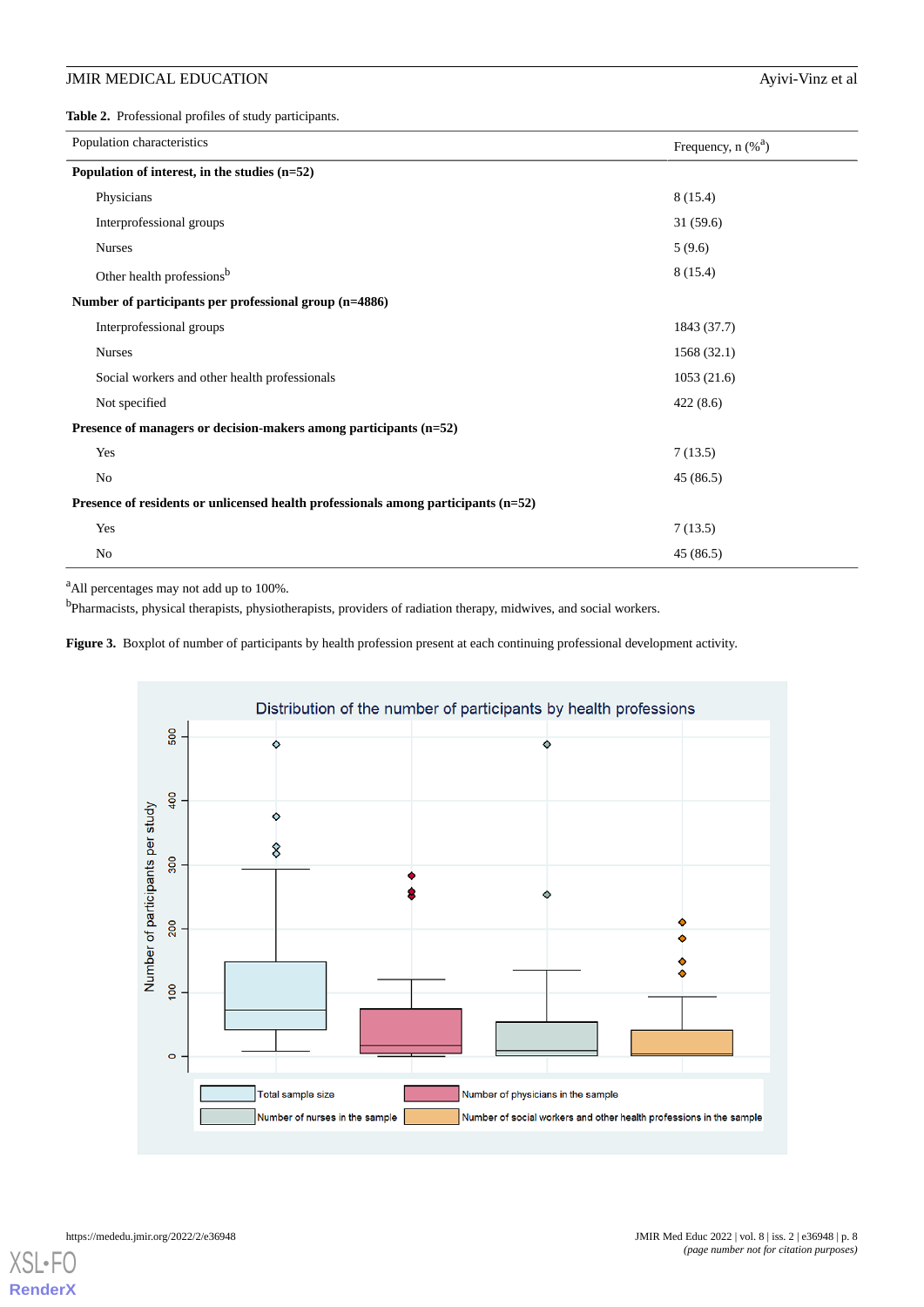## **CPD Activity Characteristics**

The questionnaire was administered in four languages: French (14/52, 27%) or English (28/52, 54%) [\[8-](#page-13-2)[11](#page-13-17)[,19](#page-13-11),[21-](#page-13-15)[24](#page-13-18), [26](#page-14-10)-[32](#page-14-0)[,34](#page-14-8)-[37,](#page-14-9)[39](#page-14-14)-[51,](#page-15-0)[53](#page-15-1)[-55](#page-15-7),[57](#page-15-18)[,59](#page-15-11)-[68\]](#page-16-1), Spanish (1/52, 2%) [\[52](#page-15-9)] and Dutch (1/52, 2%) [\[58](#page-15-10)]. The median number of CPD activities targeting behavior change per study was 1 and varied between 1 and 9 CPD activities per study. One-quarter (11/52, 21%) of the studies used CPD-REACTION to measure behavioral change intention but were not linked to a specific CPD activity [\[21](#page-13-15),[22](#page-13-16),[29](#page-14-18)[,31](#page-14-2),[38,](#page-14-4)[40](#page-14-19)[,45](#page-14-13),[46](#page-14-16),[51](#page-15-0)[,53](#page-15-1),[59\]](#page-15-11) [\(Table 1\)](#page-4-0). The most common format for CPD activities was web-based or e-learning based (34/52, 65%). The duration of CPD activities ranged from 30 to 225 minutes, with an average of 115 (SD 67) minutes.

## **Targeted Clinical Behavior and Scoring of CPD-REACTION**

The evaluations targeted 39 different clinical behaviors  $[7-12,19-70]$  $[7-12,19-70]$  $[7-12,19-70]$  $[7-12,19-70]$  $[7-12,19-70]$  $[7-12,19-70]$  $[7-12,19-70]$ . Thematic analysis showed that  $7(18%)$  out of the 39 pertained to shared decision-making [\[9](#page-13-3),[35](#page-14-3)[,50](#page-15-13),[54](#page-15-2)[,56](#page-15-3),[64](#page-15-8)[,67](#page-16-2)] and 5 pertained to decision aids or toolkit implementation [[53,](#page-15-1)[60,](#page-15-4)[61](#page-15-14)[,63](#page-15-5),[66\]](#page-15-15) [\(Table 3\)](#page-9-0).

Regarding studies reporting mean scores after the intervention (n=33) [[8](#page-13-2)[,12](#page-13-4),[22](#page-13-16)[,25](#page-13-14),[29](#page-14-18)[,30](#page-14-7),[33-](#page-14-20)[36](#page-14-15),[40-](#page-14-19)[44](#page-14-6)[,47](#page-15-12)-[49](#page-15-17)[,55](#page-15-7),[56](#page-15-3)[,59](#page-15-11),[60](#page-15-4)[,63](#page-15-5), [64,](#page-15-8)[66](#page-15-15)], 9 studies (27%) reported both pre- and postactivity scores [\[8](#page-13-2),[22](#page-13-16)[,25](#page-13-14),[29](#page-14-18)[,42](#page-14-11),[49](#page-15-17)[,56](#page-15-3),[60](#page-15-4)[,66](#page-15-15)]. The scores were all higher after the intervention. Furthermore, in all 9 studies, the pre-post score ranges (2.5-5.7) were higher than in studies measuring prescores only (2.6-5.2) or postscores only (1.8-4.8; [Table 4\)](#page-10-0). The average difference between the pre- and postintention scores was 0.54 SD 0.13. Among the 5 CPD-REACTION constructs, social influence scored the lowest (43; [Table 4\)](#page-10-0).

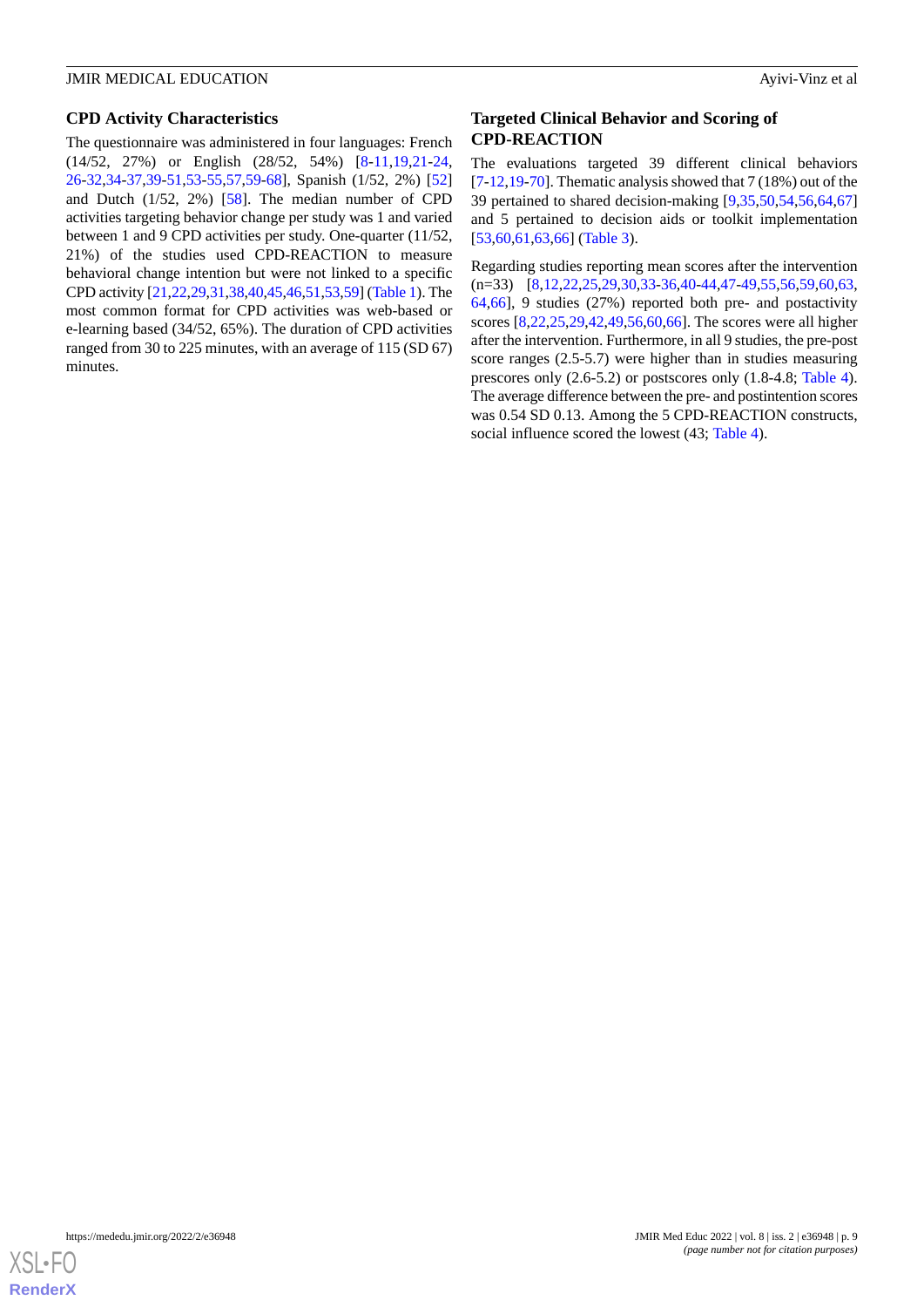<span id="page-9-0"></span>**Table 3.** Main behaviors targeted in included studies (n=39).

|     | Topic theme<br>Main clinical behavior targeted in included studies                                                                                   |                  |                             |                  |
|-----|------------------------------------------------------------------------------------------------------------------------------------------------------|------------------|-----------------------------|------------------|
|     |                                                                                                                                                      | SDM <sup>a</sup> | Decision aids<br>or toolkit | Others           |
| 1.  | To prescribe spirometry and to interpret the result $[38,39]$                                                                                        | $\_^{\rm b}$     |                             | $+$ <sup>c</sup> |
| 2.  | To actively engage with and invite patients who are underserved for Medicine Use Reviews (MURS) [20,42,43]                                           |                  |                             | $^{+}$           |
| 3.  | To adopt SDM [53]                                                                                                                                    | $^{+}$           |                             |                  |
| 4.  | To engage older patients living with dementia and their caregivers in decision-making about choosing a<br>health intervention, based on the TPB [10] | $^{+}$           |                             |                  |
| 5.  | To use Decision Box to explain to patients the benefits and harms of the options, based on the TPB [10]                                              |                  | $^{+}$                      |                  |
| 6.  | To use a decision aid in clinical practice after completing the web-based program "MyDiabetesPlan" [63]                                              |                  | $^{+}$                      |                  |
| 7.  | To implement developmental coordination disorder (DCD) best practices [23]                                                                           |                  |                             | $^{+}$           |
| 8.  | To provide medical abortion [40]                                                                                                                     |                  |                             | $^{+}$           |
| 9.  | To use COSTARS (pan-Canadian Oncology Symptom Triage and Remote Support) practice guides [45]                                                        |                  |                             | $^{+}$           |
| 10. | To use of 15 evidence-informed symptom practice guides for providing telephone or in-home nursing services<br>to clients with cancer $[45]$          | $\equiv$         |                             | $^{+}$           |
| 11. | To engage in IP-SDM (interprofessional shared decision-making) [50]                                                                                  | $^{+}$           |                             |                  |
| 12. | To use patient decision aids $[12,56,64]$                                                                                                            |                  | $^{+}$                      |                  |
| 13. | To counsel patients regarding HIV prep therapy [22]                                                                                                  |                  |                             | $^{+}$           |
| 14. | To use IP-SDM $[50,55]$                                                                                                                              | $^{+}$           |                             |                  |
| 15. | To apply the disclosure guidelines to my practice $[44]$                                                                                             |                  |                             | $^{+}$           |
| 16. | To apply the Situation-Background-Assessment-Recommendation (SBAR) to my practice [44]                                                               |                  |                             | $^{+}$           |
| 17. | To apply quality improvement strategies to solve challenges in my practice [44]                                                                      |                  |                             | $^{+}$           |
| 18. | To practice the person-centered approach (PCA—MACHIP 2) in maternal health [37]                                                                      |                  |                             | $^{+}$           |
| 19. | "Utiliser l'outil d'évaluation du risque de violence" (To use the Risk of Violence evaluation tool) [31]                                             |                  |                             | $^{+}$           |
| 20. | To collaboratively work with and actively involve children and young people who self-harm in their care<br>$[29]$                                    |                  |                             | $^{+}$           |
| 21. | To use the evidence of implementing FREEDOM [46]                                                                                                     |                  |                             | $^{+}$           |
| 22. | To implement the STEADI toolkit [61]                                                                                                                 |                  | $^{+}$                      |                  |
| 23. | To report research translation and impact on the $CVd$ [51]                                                                                          |                  |                             | $^{+}$           |
| 24. | To use SDM $\left[35\right]$                                                                                                                         | $^+$             |                             |                  |
| 25. | To prescribe no pharmacological treatments [36]                                                                                                      |                  |                             | $^{+}$           |
| 26. | To use SDM with their next patient facing a preference-sensitive decision [56]                                                                       |                  |                             |                  |
| 27. | To apply a systematic framework to identify and manage patients with dementia [34]                                                                   |                  |                             | $^+$             |
| 28. | To change and improve practice based on the interventions, that is, to order pneumococcal vaccines [41]                                              |                  |                             | $^+$             |
| 29. | To use research evidence in rheumatology [21]                                                                                                        |                  |                             | $^{+}$           |
| 30. | To successfully plan and implement evidence-based practice changes in health facility [27]                                                           |                  |                             | $^{+}$           |
| 31. | To consider probiotic recommendation in infants and toddler patients [32]                                                                            |                  |                             | $^+$             |
| 32. | To perform SDM (action) among health professionals in any clinical setting [64]                                                                      |                  |                             |                  |
| 33. | To use an app to decide about prenatal screening $[9,54]$                                                                                            |                  | $^{+}$                      |                  |
| 34. | To formulate a violence risk assessment and management plan [30]                                                                                     |                  |                             | $^{+}$           |
| 35. | To use de-escalation techniques during escalating aggression [30]                                                                                    |                  |                             | $^{+}$           |
| 36. | To use breakaway techniques when responding to a violent person [30]                                                                                 |                  |                             | $\! +$           |
| 37. | To change their practice about compassion fatigue education [57]                                                                                     |                  |                             | $^{+}$           |
| 38. | To implement the 5A method training in the area of physical activity promotion [58]                                                                  |                  |                             | $\! + \!\!\!\!$  |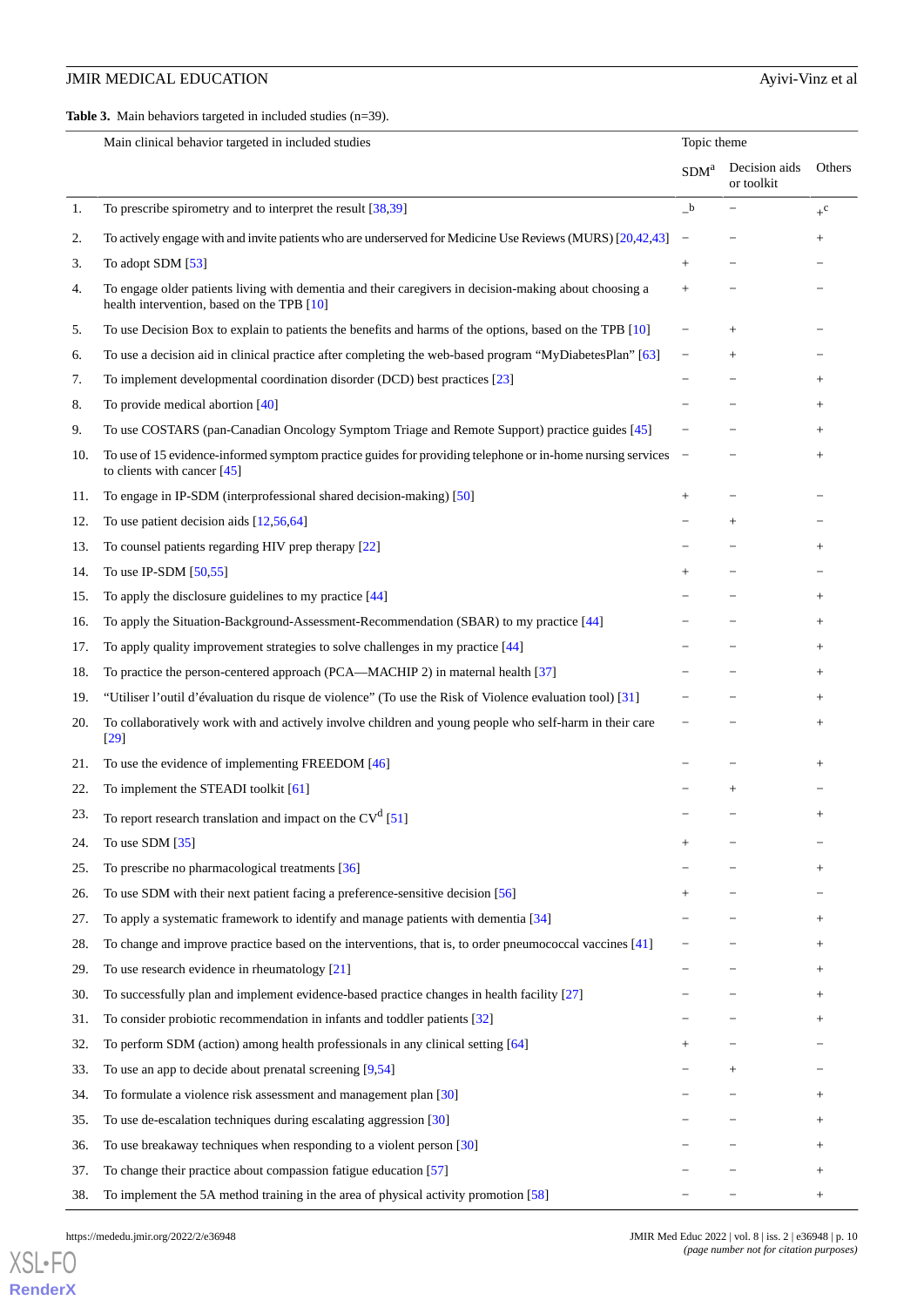| Decision aids Others<br>SDM <sup>a</sup><br>or toolkit                                |  |
|---------------------------------------------------------------------------------------|--|
|                                                                                       |  |
| To care for children and young people admitted to hospital with self-harm [29]<br>39. |  |

<sup>a</sup>SDM: shared decision-making.

<sup>b</sup>Not related to theme.

<sup>c</sup>Related to theme.

<span id="page-10-0"></span><sup>d</sup>CV: Curriculum Vitae.

**Table 4.** Summary of pre- and postscores for all constructs of CPD-REACTION.

|                                             | Value, n | $Pre-CPDa$ activity (range) | Post-CPD activity (range)               |
|---------------------------------------------|----------|-----------------------------|-----------------------------------------|
| Interventions with pre- and post-CPD scores | 9        |                             |                                         |
| Intention                                   | 9        | $4.5 - 6.5$                 | $5.7 - 6.8$                             |
| Social influence                            | 9        | $2.5 - 5.6$                 | $3.8 - 5.8$                             |
| Beliefs about capabilities                  | 9        | $3.2 - 6$                   | 5.4-6.4                                 |
| Moral norm                                  | 7        | $5.51 - 6.7$                | $6.2 - 6.9$                             |
| Beliefs about consequences                  | 9        | 5.73-6.6                    | $6.2 - 6.8$                             |
| Interventions with only prescores           |          |                             | $\overline{\phantom{a}}^{\phantom{a}b}$ |
| Intention                                   | 5        | $2.9 - 6.6$                 |                                         |
| Social influence                            | 5        | $2.6 - 6$                   |                                         |
| Beliefs about capabilities                  | 5        | $2.4 - 6.6$                 |                                         |
| Moral norm                                  | 5        | $4.3 - 6.8$                 |                                         |
| Beliefs about consequences                  | 4        | $5.2 - 6.7$                 |                                         |
| Interventions with only postscores          |          |                             |                                         |
| Intention                                   | 19       |                             | $3.4 - 7$                               |
| Social influence                            | 18       |                             | $1.8 - 6.3$                             |
| Beliefs about capabilities                  | 18       |                             | $3.9 - 6.8$                             |
| Moral norm                                  | 18       |                             | $4.6 - 6.9$                             |
| Beliefs about consequences                  | 18       |                             | $4.8 - 4.8$                             |

<sup>a</sup>CPD: continuing professional development.

<sup>b</sup>Author did not report or measure mean scores.

## **CPD-REACTION Adaptations and Psychometric Properties**

One-third (18/52, 35%) of the included studies reported having adapted CPD-REACTION [\[19](#page-13-11),[21,](#page-13-15)[22](#page-13-16),[27,](#page-14-17)[28](#page-14-1),[32,](#page-14-0)[39](#page-14-14),[40,](#page-14-19)[53](#page-15-1), [55](#page-15-7)[,56](#page-15-3),[58,](#page-15-10)[63](#page-15-5)[,66](#page-15-15)-[68](#page-16-1)[,73](#page-16-5)] [\(Table 1](#page-4-0)). Adaptations to the questionnaire reported were reformulated items (n=3) [\[19](#page-13-11)[,28](#page-14-1)[,49\]](#page-15-17), using only certain construct scales ( $n=3$  studies) [ $22,53,55$  $22,53,55$  $22,53,55$ ], adding or dropping some items without reformulating the original items (n=3) [[39](#page-14-14)[,56](#page-15-3),[67\]](#page-16-2), reporting percentages instead of score values ranging from 1 to 7 (n=2) [\[23](#page-13-13)[,27](#page-14-17)], translation of the questionnaire into other languages  $(n=2)$  [\[52](#page-15-9),[58\]](#page-15-10), and using a 5-point instead of 7-point Likert scale  $(n=1)$  [[40\]](#page-14-19). Furthermore, more than 80% of all studies (48/52, 92%) reported the psychometric parameters of the original version of CPD-REACTION or else stated it was a validated tool [[8,](#page-13-2)[10](#page-13-12),[23](#page-13-13),[25,](#page-13-14)[26](#page-14-10)[,29](#page-14-18)-[32,](#page-14-0)[34](#page-14-8)[-37](#page-14-9),[40](#page-14-19)-[57](#page-15-18)[,60](#page-15-4)[,61](#page-15-14),[64-](#page-15-8)[68,](#page-16-1)[74](#page-16-6)]. In addition,

versions  $[28.39.52.69]$  $[28.39.52.69]$  $[28.39.52.69]$  $[28.39.52.69]$  $[28.39.52.69]$ , with the Cronbach  $\alpha$  of the included constructs ranging from 0.62 to 0.91.

4 studies reported the psychometric properties of their adapted

## **Risk of Bias in Studies**

Although none of the studies fully met all MMAT criteria, none were rated "no" for any criteria [\(Multimedia Appendix 2\)](#page-12-6). In the 4 quantitative randomized trials, only the criterion "randomization appropriately performed" was met by all 4 studies [[10](#page-13-12)[,50](#page-15-13),[54](#page-15-2)[,63](#page-15-5)], and in all 17 mixed method studies, only the criterion "adequate rationale for using a mixed methods design" was met. In all the design groups, all the criteria not rated "yes" were rated "not sure."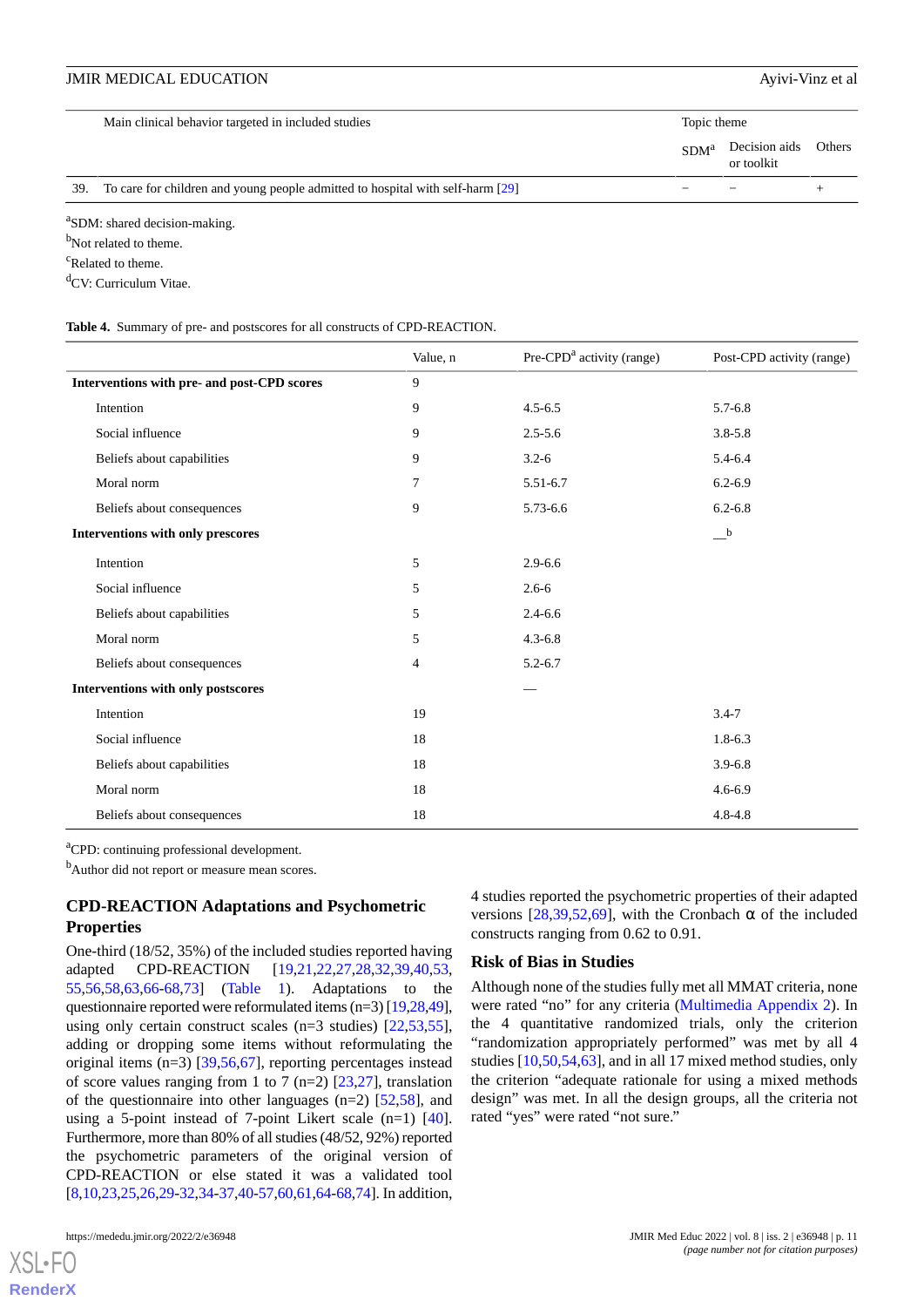## *Discussion*

## **Principal Findings**

We found 61 publications of 52 unique studies that reported the use of the CPD-REACTION questionnaire to assess changes in behavioral intention among health professionals. Although the tool is aged <10 years (2014), we observed the most rapid increase in its use in the past 3 years, mostly in Canada, where it was developed. However, its use has spread to many other countries, including lower- and middle-income countries, and it is found in numerous languages (our finding of only 4 is an underrepresentation, as the team that produced the tool has agreed to translations into 8 languages) [[75\]](#page-16-8). Since its inception, CPD-REACTION has been used by close to 5000 participants to target 39 clinical behaviors. The participants included 8 types of health professionals, with physicians and nurses being the most reported. Two-thirds of the studies included interprofessional clinical teams, including one in which 10 managers or decision-makers were CPD activity participants. The tool appeared to be mostly used for evaluating e-learning (n=34). In many cases, users adapted the questionnaire, such as using only certain construct scales or adding or dropping some items. The psychometric properties of CPD-REACTION reported in included studies showed that Cronbach α scores were very good, ranging from 0.62-0.91. However, few studies were designed to assess changes in intention (ie, scoring both pre- and postactivity), thus limiting the evidence regarding the responsiveness of the tool. Regarding behavioral intention to change, the mean difference of intention score was 0.54 SD 0.13 in the pre-post studies and the distribution of scores across all studies using CPD-REACTION ranged from 1.8-7. Although none of the studies fully met all MMAT criteria, none were rated "no" for any criteria. In all the design groups, all the criteria not rated "yes" were rated "not sure."

## **Significance and Comparison With Prior Work**

First, the rapid adoption of CPD-REACTION across time, countries, and languages suggests that this instrument addresses the needs of CPD developers and that they seek not only validated assessment tools but also those that are informed by behavior change theories. Recent literature on this topic tends to suggest an increasing penetration of behavior change theories in the CPD developer community [[2,](#page-12-1)[76](#page-16-9)[,77](#page-16-10)]. The use of behavior change theory has been frequently linked to effectiveness in systematic reviews of behavioral change interventions [\[76](#page-16-9),[77\]](#page-16-10). More recently, strategies have also focused not only on adopting new behaviors but also on abandoning low-value or harmful behaviors. However, few behavioral theories distinguish between behavior adoption and abandonment, including the theories on which CPD-REACTION is based [[78\]](#page-16-11). Future research should distinguish between the two and develop theories that support both types of behavior change [[79](#page-16-12)[,80](#page-16-13)].

Second, physicians and nurses were the most represented health professionals. Most groups of participants engaging in CPD activities were interprofessional clinical teams, and 1 in 10 studies included managers or decision-makers among participants. This suggests that CPD designers are increasingly creating multidisciplinary training experiences to be shared with

 $XSI - F($ **[RenderX](http://www.renderx.com/)** other stakeholders and professionals to enhance the relevance and impact of CPD [\[2](#page-12-1),[81\]](#page-16-14). Previous research has highlighted that including peer groups seems to be an effective approach to enhancing CPD activities and moving forward with professional practice change [[82\]](#page-16-15). Future research should determine the effects of interprofessional participant groups or peer groups on CPD effectiveness.

Third, studies using an adapted version of CPD-REACTION reported Cronbach α ranging from .62 to .91, indicating that modified instruments perform well in terms of their psychometric properties. Other studies have reported psychometric values mentioned in the original version of CPD-REACTION. We observed that overall, the behavioral change intention scores reported ranged from 2.9 to 7. In pre-post studies, the mean difference in intention scores was 0.54 SD 0.13, and the distribution of scores across all constructs ranged from 1.8 to 7. Lower scores were observed when CPD-REACTION was used either only preactivity or only postactivity. Dissemination of the user manual will aid in the use of the tool to its best advantage. A lower score could also be because of the CPD topic being more controversial and thus less likely to be implementable. Overall, the adapted versions of CPD-REACTION reported Cronbach  $\alpha$  values, indicating that the questionnaire had good internal consistency reliability. Furthermore, our results suggest that CPD-REACTION is adaptable to digital platforms, as two-thirds of the activities were web-based.

Fourth, using CPD-REACTION to measure construct scores, both pre- and post-CPD activity, is a helpful demonstration of the effect of CPD activities on behavioral intention and explanatory constructs. However, measuring learning outcomes for levels 3 and 4 of the Kirkpatrick model remains challenging. CPD-REACTION uses intention as a measure of behavioral intention; however, other measurement strategies are needed to directly measure behavior change. Although other outcomes such as "satisfaction of participants" were reported, the studies did not correlate these with the CPD-REACTION measures. In some studies, participants were contacted after 3 months or more to self-assess their behavior change [\[8](#page-13-2)]. The purpose of CPD-REACTION was not to measure its effects on patient outcomes, which is another important outcome of CPD. CPD-REACTION could be followed up by participant surveys to assess the longer-term impacts of participants' behaviors on their practices or institutions and should use patient-reported measures. Some studies suggest that CPD programs should compare self-assessments, such as CPD-REACTION, with continuous formal participant multisource assessment by peers [[73\]](#page-16-5).

#### **Limitations**

Our systematic review used diverse strategies to find studies that had used CPD-REACTION. However, we relied on the published results and did not contact the authors of the included studies. Thus, it is possible that we may have missed studies that were not published as well as items of interest in those we included. Owing to the large number of included studies, we had to organize the information into broad categories to increase the interpretability of the data.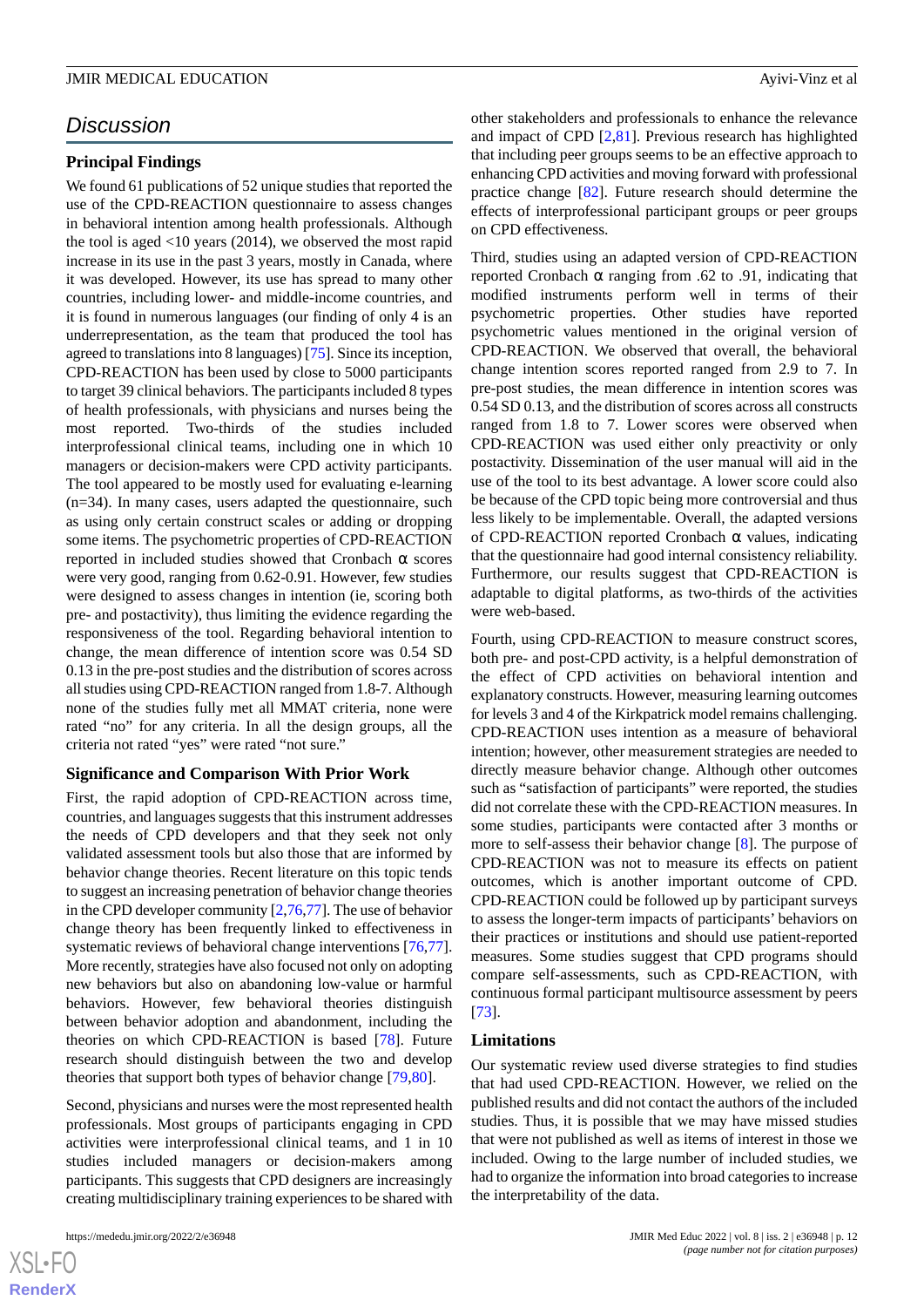## **Conclusions**

The CPD-REACTION questionnaire is a simple, relevant, and easy-to-use tool for assessing the effectiveness of CPD activities on health professionals' behavioral intention and, as we have observed, to identify barriers and facilitators of behavior change. This tool has been used to evaluate CPD activities in a wide range of clinical topics and behaviors. However, most users do not measure intention both before and after the activity. Dissemination of a user manual will aid in the use of the tool to its best advantage. Further research should investigate the most effective way to adapt the CPD-REACTION questionnaire to various uses and contexts.

## **Acknowledgments**

The authors wish to thank Nathalie Rheault for her dedicated assistance with the design and search strategy and Louisa Blair for language revision and editing. The authors also thank Laure Siebierski, Samy Bouderba, Angèle Musabyimana, Laura Langevin, and Yuxi Wang for their assistance with the selection process. The following bodies funded the development of "CPD-REACTION questionnaire": The Tier 1 Canada Research Chair in Shared Decision-Making and Knowledge Translation, the *Fédération des médecins spécialistes du Québec* (FMSQ; Federation of Medical Specialists of Quebec), and the *Conseil Québécois de développement professionnel continu des médecins* (CQDPCM; Quebec Council of Continuing Professional Development for Physicians).

## **Data Availability**

The data sets used and analyzed during this study are available from the corresponding author upon reasonable request.

## **Authors' Contributions**

GA-V, LB, KVP, SG-B, SD, ÉLA, HTVZ, SJD, MT, and FL designed the research protocol. GA-V, FB, LB, KVP, and SD conducted study selection and data extraction. GA-V and FB performed the quality assessment of the studies. GA-V conducted data synthesis, which was revised by KVP, SG-B, MT, HTVZ, and FL. GA-V drafted the manuscript overseen by KVP, SG-B, HTVZ, LB, SD, ÉLA, SJD, MT, and FL. SJD and MT provided expertise as a continuing professional development activities developer. All authors contributed to the key intellectual content and provided consent for this version of the review to be published.

## <span id="page-12-5"></span>**Conflicts of Interest**

None declared.

## <span id="page-12-6"></span>**Multimedia Appendix 1**

Search strategy. [[DOCX File , 31 KB](https://jmir.org/api/download?alt_name=mededu_v8i2e36948_app1.docx&filename=ec04a735e0f21f7a9b50b7794ec7c638.docx)-[Multimedia Appendix 1\]](https://jmir.org/api/download?alt_name=mededu_v8i2e36948_app1.docx&filename=ec04a735e0f21f7a9b50b7794ec7c638.docx)

## <span id="page-12-7"></span>**Multimedia Appendix 2**

Mixed Methods Appraisal Tool criteria quality assessment in the included studies. [[PDF File \(Adobe PDF File\), 74 KB](https://jmir.org/api/download?alt_name=mededu_v8i2e36948_app2.pdf&filename=a594c323cd921e525fa4626b443b1e1f.pdf)-[Multimedia Appendix 2\]](https://jmir.org/api/download?alt_name=mededu_v8i2e36948_app2.pdf&filename=a594c323cd921e525fa4626b443b1e1f.pdf)

## <span id="page-12-0"></span>**Multimedia Appendix 3**

<span id="page-12-1"></span>Evolution of the number of published studies using CPD-REACTION questionnaire, 2014-2021. [[PPTX File , 68 KB](https://jmir.org/api/download?alt_name=mededu_v8i2e36948_app3.pptx&filename=ed51e0eaf5b4c22f2fc7d86193ecd44e.pptx)-[Multimedia Appendix 3\]](https://jmir.org/api/download?alt_name=mededu_v8i2e36948_app3.pptx&filename=ed51e0eaf5b4c22f2fc7d86193ecd44e.pptx)

## <span id="page-12-2"></span>**References**

- <span id="page-12-3"></span>1. Sargeant J, Bruce D, Campbell CM. Practicing physicians' needs for assessment and feedback as part of professional development. J Contin Educ Health Prof 2013;33 Suppl 1:S54-S62. [doi: [10.1002/chp.21202\]](http://dx.doi.org/10.1002/chp.21202) [Medline: [24347154\]](http://www.ncbi.nlm.nih.gov/entrez/query.fcgi?cmd=Retrieve&db=PubMed&list_uids=24347154&dopt=Abstract)
- <span id="page-12-4"></span>2. Chichirez CM, Purcărea VL. Health marketing and behavioral change: a review of the literature. J Med Life 2018;11(1):15-19 [[FREE Full text](http://europepmc.org/abstract/MED/29696059)] [Medline: [29696059](http://www.ncbi.nlm.nih.gov/entrez/query.fcgi?cmd=Retrieve&db=PubMed&list_uids=29696059&dopt=Abstract)]
- 3. Kirkpatrick DL, Kirkpatrick JD. Evaluating training programs: the four levels. 3rd edition. San Francisco, CA, USA: Berrett-Koehler Publishers; 2006.
- 4. Légaré F, Borduas F, Jacques A, Laprise R, Voyer G, Boucher A, et al. Developing a theory-based instrument to assess the impact of continuing professional development activities on clinical practice: a study protocol. Implement Sci 2011 Mar 07;6:17 [\[FREE Full text](https://implementationscience.biomedcentral.com/articles/10.1186/1748-5908-6-17)] [doi: [10.1186/1748-5908-6-17\]](http://dx.doi.org/10.1186/1748-5908-6-17) [Medline: [21385369\]](http://www.ncbi.nlm.nih.gov/entrez/query.fcgi?cmd=Retrieve&db=PubMed&list_uids=21385369&dopt=Abstract)
- 5. Godin G, Bélanger-Gravel A, Eccles M, Grimshaw J. Healthcare professionals' intentions and behaviours: a systematic review of studies based on social cognitive theories. Implement Sci 2008 Jul 16;3:36 [[FREE Full text](https://implementationscience.biomedcentral.com/articles/10.1186/1748-5908-3-36)] [doi: [10.1186/1748-5908-3-36\]](http://dx.doi.org/10.1186/1748-5908-3-36) [Medline: [18631386\]](http://www.ncbi.nlm.nih.gov/entrez/query.fcgi?cmd=Retrieve&db=PubMed&list_uids=18631386&dopt=Abstract)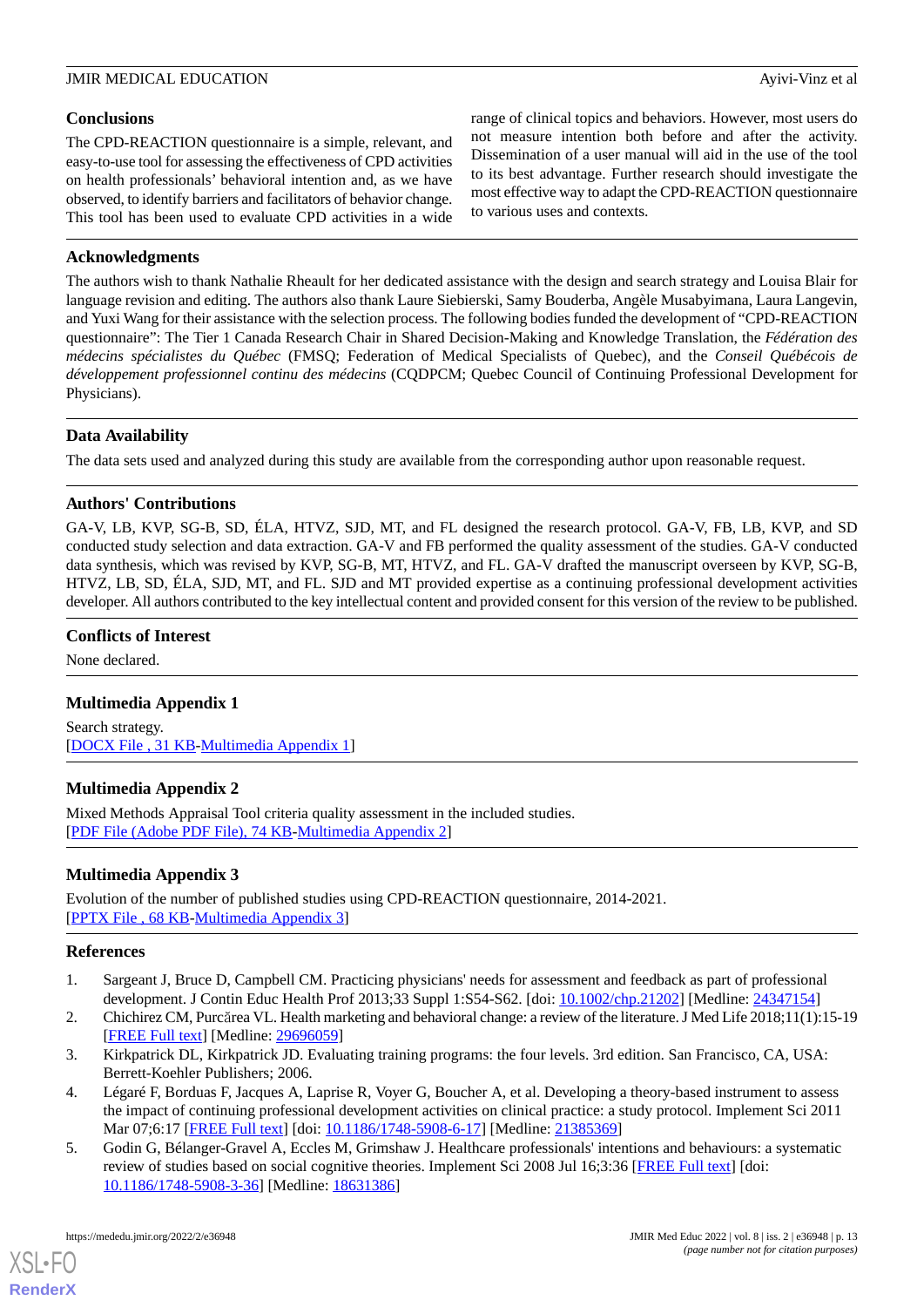- <span id="page-13-0"></span>6. Ajzen I. From intentions to actions: a theory of planned behavior. In: Kuhl J, Beckmann J, editors. Action control: from cognition to behavior. Berlin, Germany: Springer; 1985:11-39.
- <span id="page-13-1"></span>7. LégaréF, Borduas F, Freitas A, Jacques A, Godin G, Luconi F, CPD-KT team. Development of a simple 12-item theory-based instrument to assess the impact of continuing professional development on clinical behavioral intentions. PLoS One 2014;9(3):e91013 [\[FREE Full text](https://dx.plos.org/10.1371/journal.pone.0091013)] [doi: [10.1371/journal.pone.0091013\]](http://dx.doi.org/10.1371/journal.pone.0091013) [Medline: [24643173](http://www.ncbi.nlm.nih.gov/entrez/query.fcgi?cmd=Retrieve&db=PubMed&list_uids=24643173&dopt=Abstract)]
- <span id="page-13-2"></span>8. Légaré F, Freitas A, Turcotte S, Borduas F, Jacques A, Luconi F, et al. Responsiveness of a simple tool for assessing change in behavioral intention after continuing professional development activities. PLoS One 2017;12(5):e0176678 [[FREE Full](https://dx.plos.org/10.1371/journal.pone.0176678) [text](https://dx.plos.org/10.1371/journal.pone.0176678)] [doi: [10.1371/journal.pone.0176678\]](http://dx.doi.org/10.1371/journal.pone.0176678) [Medline: [28459836](http://www.ncbi.nlm.nih.gov/entrez/query.fcgi?cmd=Retrieve&db=PubMed&list_uids=28459836&dopt=Abstract)]
- <span id="page-13-12"></span><span id="page-13-3"></span>9. Abbasgholizadeh Rahimi S, Archambault PM, Ravitsky V, Lemoine ME, Langlois S, Forest JC, et al. An analytical mobile app for shared decision making about prenatal screening: protocol for a mixed methods study. JMIR Res Protoc 2019;8(10):e13321 [\[FREE Full text](https://www.researchprotocols.org/2019/10/e13321/)] [doi: [10.2196/13321\]](http://dx.doi.org/10.2196/13321) [Medline: [31596249\]](http://www.ncbi.nlm.nih.gov/entrez/query.fcgi?cmd=Retrieve&db=PubMed&list_uids=31596249&dopt=Abstract)
- <span id="page-13-17"></span>10. Giguere AM, Lawani MA, Fortier-Brochu É, Carmichael PH, Légaré F, Kröger E, et al. Tailoring and evaluating an intervention to improve shared decision-making among seniors with dementia, their caregivers, and healthcare providers: study protocol for a randomized controlled trial. Trials 2018 Jun 25;19(1):332 [[FREE Full text](https://trialsjournal.biomedcentral.com/articles/10.1186/s13063-018-2697-1)] [doi: [10.1186/s13063-018-2697-1\]](http://dx.doi.org/10.1186/s13063-018-2697-1) [Medline: [29941020](http://www.ncbi.nlm.nih.gov/entrez/query.fcgi?cmd=Retrieve&db=PubMed&list_uids=29941020&dopt=Abstract)]
- <span id="page-13-4"></span>11. Légaré F, Brière N, Stacey D, Lacroix G, Desroches S, Dumont S, et al. Implementing shared decision-making in interprofessional home care teams (the IPSDM-SW study): protocol for a stepped wedge cluster randomised trial. BMJ Open 2016 Nov 24;6(11):e014023 [\[FREE Full text\]](https://bmjopen.bmj.com/lookup/pmidlookup?view=long&pmid=27884857) [doi: [10.1136/bmjopen-2016-014023\]](http://dx.doi.org/10.1136/bmjopen-2016-014023) [Medline: [27884857\]](http://www.ncbi.nlm.nih.gov/entrez/query.fcgi?cmd=Retrieve&db=PubMed&list_uids=27884857&dopt=Abstract)
- <span id="page-13-5"></span>12. Stacey D, Taljaard M, Smylie J, Boland L, Breau RH, Carley M, et al. Implementation of a patient decision aid for men with localized prostate cancer: evaluation of patient outcomes and practice variation. Implement Sci 2016 Jul 02;11(1):87 [[FREE Full text](https://implementationscience.biomedcentral.com/articles/10.1186/s13012-016-0451-1)] [doi: [10.1186/s13012-016-0451-1\]](http://dx.doi.org/10.1186/s13012-016-0451-1) [Medline: [27368830](http://www.ncbi.nlm.nih.gov/entrez/query.fcgi?cmd=Retrieve&db=PubMed&list_uids=27368830&dopt=Abstract)]
- <span id="page-13-6"></span>13. Chandler J, Hopewell S. Cochrane methods--twenty years experience in developing systematic review methods. Syst Rev 2013 Sep 20;2:76 [[FREE Full text](https://systematicreviewsjournal.biomedcentral.com/articles/10.1186/2046-4053-2-76)] [doi: [10.1186/2046-4053-2-76\]](http://dx.doi.org/10.1186/2046-4053-2-76) [Medline: [24050381\]](http://www.ncbi.nlm.nih.gov/entrez/query.fcgi?cmd=Retrieve&db=PubMed&list_uids=24050381&dopt=Abstract)
- <span id="page-13-7"></span>14. Shamseer L, Moher D, Clarke M, Ghersi D, Liberati A, Petticrew M, PRISMA-P Group. Preferred reporting items for systematic review and meta-analysis protocols (PRISMA-P) 2015: elaboration and explanation. BMJ 2015 Jan 02;350:g7647 [[FREE Full text](http://www.bmj.com/lookup/pmidlookup?view=long&pmid=25555855)] [doi: [10.1136/bmj.g7647\]](http://dx.doi.org/10.1136/bmj.g7647) [Medline: [25555855\]](http://www.ncbi.nlm.nih.gov/entrez/query.fcgi?cmd=Retrieve&db=PubMed&list_uids=25555855&dopt=Abstract)
- <span id="page-13-10"></span><span id="page-13-9"></span><span id="page-13-8"></span>15. Methley AM, Campbell S, Chew-Graham C, McNally R, Cheraghi-Sohi S. PICO, PICOS and SPIDER: a comparison study of specificity and sensitivity in three search tools for qualitative systematic reviews. BMC Health Serv Res 2014 Nov 21;14:579 [[FREE Full text](https://bmchealthservres.biomedcentral.com/articles/10.1186/s12913-014-0579-0)] [doi: [10.1186/s12913-014-0579-0\]](http://dx.doi.org/10.1186/s12913-014-0579-0) [Medline: [25413154](http://www.ncbi.nlm.nih.gov/entrez/query.fcgi?cmd=Retrieve&db=PubMed&list_uids=25413154&dopt=Abstract)]
- 16. EndNote. Clarivate Analytics. 2018. URL:<https://endnote.com/> [accessed 2022-04-12]
- <span id="page-13-11"></span>17. Covidence systematic review software. Veritas Health Innovation. URL:<https://www.covidence.org/> [accessed 2022-04-12]
- 18. Hong QN, Gonzalez-Reyes A, Pluye P. Improving the usefulness of a tool for appraising the quality of qualitative, quantitative and mixed methods studies, the Mixed Methods Appraisal Tool (MMAT). J Eval Clin Pract 2018 Jun;24(3):459-467. [doi: [10.1111/jep.12884\]](http://dx.doi.org/10.1111/jep.12884) [Medline: [29464873](http://www.ncbi.nlm.nih.gov/entrez/query.fcgi?cmd=Retrieve&db=PubMed&list_uids=29464873&dopt=Abstract)]
- <span id="page-13-19"></span>19. Pyke SD. The perceptions of commune health workers about an education strategy received for counselling fathers about infant and breastfeeding involvement. Brock University. 2015. URL: [https://dr.library.brocku.ca/bitstream/handle/10464/](https://dr.library.brocku.ca/bitstream/handle/10464/8684/Brock_Pyke_Stephanie_2015.pdf?sequence=1&isAllowed=y) [8684/Brock\\_Pyke\\_Stephanie\\_2015.pdf?sequence=1&isAllowed=y](https://dr.library.brocku.ca/bitstream/handle/10464/8684/Brock_Pyke_Stephanie_2015.pdf?sequence=1&isAllowed=y) [accessed 2022-04-12]
- <span id="page-13-15"></span>20. Latif A, Pollock K, Anderson C, Waring J, Solomon J, Chen LC, et al. Supporting underserved patients with their medicines: a study protocol for a patient/professional coproduced education intervention for community pharmacy staff to improve the provision and delivery of Medicine Use Reviews (MURs). BMJ Open 2016 Dec 09;6(12):e013500 [[FREE Full text](https://bmjopen.bmj.com/lookup/pmidlookup?view=long&pmid=27940633)] [doi: [10.1136/bmjopen-2016-013500\]](http://dx.doi.org/10.1136/bmjopen-2016-013500) [Medline: [27940633\]](http://www.ncbi.nlm.nih.gov/entrez/query.fcgi?cmd=Retrieve&db=PubMed&list_uids=27940633&dopt=Abstract)
- <span id="page-13-16"></span><span id="page-13-13"></span>21. Neher M, Stahl C, Festin K, Nilsen P. Implementation of evidence-based practice in rheumatology: what sociodemographic, social cognitive and contextual factors influence health professionals' use of research in practice? J Rheum Dis Treat 2016;2(3):1510039. [doi: [10.23937/2469-5726/1510039\]](http://dx.doi.org/10.23937/2469-5726/1510039)
- <span id="page-13-18"></span>22. Unni EJ, Lian N, Kuykendall W. Understanding community pharmacist perceptions and knowledge about HIV preexposure prophylaxis (PrEP) therapy in a Mountain West state. J Am Pharm Assoc (2003) 2016;56(5):527-32.e1. [doi: [10.1016/j.japh.2016.05.004\]](http://dx.doi.org/10.1016/j.japh.2016.05.004) [Medline: [27594106\]](http://www.ncbi.nlm.nih.gov/entrez/query.fcgi?cmd=Retrieve&db=PubMed&list_uids=27594106&dopt=Abstract)
- 23. Camden C, Rivard LM, Hurtubise K, Héguy L, Berbari J. Can a community of practice improve physical therapists' self-perceived practice in developmental coordination disorder? Phys Ther 2017 Jul 01;97(7):746-755. [doi: [10.1093/ptj/pzx041\]](http://dx.doi.org/10.1093/ptj/pzx041) [Medline: [28444245](http://www.ncbi.nlm.nih.gov/entrez/query.fcgi?cmd=Retrieve&db=PubMed&list_uids=28444245&dopt=Abstract)]
- <span id="page-13-14"></span>24. Demers I, Maltais DB, Lamontagne ME, Camden C, Moffet H, Turcotte S. Développement et évaluation d'une activité de transfert de connaissance pour les physiothérapeutes visant à soutenir la participation aux activités physiques chez les enfants ayant un trouble développemental de la coordination. Quebec Provincial Adaptation-Rehabilitation Research Network. 2017. URL: [http://old.repar.ca/Fichiers/Subvention/](http://old.repar.ca/Fichiers/Subvention/7707_Demande_de_subvention_OPPQ-REPAR_Demers2017_copiefinale.pdf)
	- 7707 Demande de subvention OPPQ-REPAR Demers2017 copiefinale.pdf [accessed 2022-04-20]
- 25. Ludwig C, Bennis C, Carley M, Gifford W, Kuziemsky C, Lafreniere-Davis N, et al. Managing symptoms during cancer treatments: barriers and facilitators to home care nurses using symptom practice guides. Home Health Care Manag Pract 2017 Jun 14;29(4):224-234. [doi: [10.1177/1084822317713011\]](http://dx.doi.org/10.1177/1084822317713011)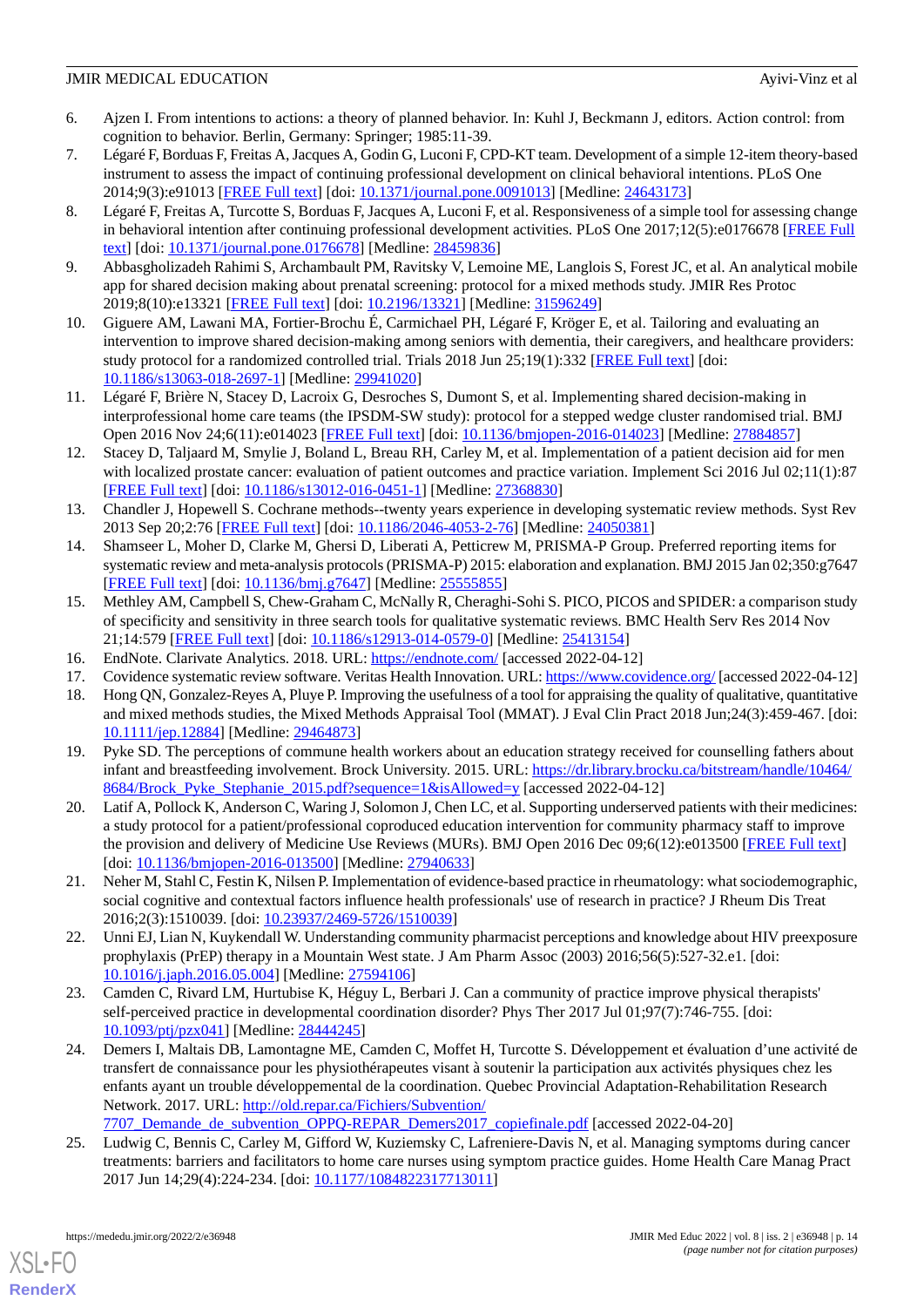- <span id="page-14-10"></span>26. Manning JC, Carter T, Latif A, Horsley A, Cooper J, Armstrong M, et al. 'Our Care through Our Eyes'. Impact of a co-produced digital educational programme on nurses' knowledge, confidence and attitudes in providing care for children and young people who have self-harmed: a mixed-methods study in the UK. BMJ Open 2017 May 04;7(4):e014750 [\[FREE](https://bmjopen.bmj.com/lookup/pmidlookup?view=long&pmid=28473515) [Full text\]](https://bmjopen.bmj.com/lookup/pmidlookup?view=long&pmid=28473515) [doi: [10.1136/bmjopen-2016-014750](http://dx.doi.org/10.1136/bmjopen-2016-014750)] [Medline: [28473515\]](http://www.ncbi.nlm.nih.gov/entrez/query.fcgi?cmd=Retrieve&db=PubMed&list_uids=28473515&dopt=Abstract)
- <span id="page-14-17"></span><span id="page-14-1"></span>27. Paulo M. Implementing for success and sustainability. The University of San Francisco. 2017. URL: [https://repository.](https://repository.usfca.edu/cgi/viewcontent.cgi?article=1110&context=dnp) [usfca.edu/cgi/viewcontent.cgi?article=1110&context=dnp](https://repository.usfca.edu/cgi/viewcontent.cgi?article=1110&context=dnp) [accessed 2022-04-12]
- 28. Portocarrero L, Esther M. Identification des croyances saillantes des femmes enceintes sur l'utilisation d'un outil d'aide à la décision dans le contexte du dépistage prénatal de la trisomie 21 pour l'élaboration et validation d'un questionnaire. Université Laval. 2017. URL: <https://corpus.ulaval.ca/jspui/handle/20.500.11794/27801> [accessed 2022-04-12]
- <span id="page-14-18"></span><span id="page-14-7"></span>29. Carter T, Latif A, Callaghan P, Manning JC. An exploration of predictors of children's nurses' attitudes, knowledge, confidence and clinical behavioural intentions towards children and young people who self-harm. J Clin Nurs 2018 Jul;27(13-14):2836-2846. [doi: [10.1111/jocn.14361\]](http://dx.doi.org/10.1111/jocn.14361) [Medline: [29569381](http://www.ncbi.nlm.nih.gov/entrez/query.fcgi?cmd=Retrieve&db=PubMed&list_uids=29569381&dopt=Abstract)]
- <span id="page-14-2"></span>30. Lamont S, Brunero S. The effect of a workplace violence training program for generalist nurses in the acute hospital setting: a quasi-experimental study. Nurse Educ Today 2018 Sep;68:45-52. [doi: [10.1016/j.nedt.2018.05.008\]](http://dx.doi.org/10.1016/j.nedt.2018.05.008) [Medline: [29885569](http://www.ncbi.nlm.nih.gov/entrez/query.fcgi?cmd=Retrieve&db=PubMed&list_uids=29885569&dopt=Abstract)]
- <span id="page-14-0"></span>31. Souli I, Vandyk A, Versailles D, Marcoux I, Salvador A, Peterson WE, et al. Les obstacles et les facilitateurs à l'utilisation de l'évaluation du risque de violence auprès des personnes ayant des troubles mentaux: perceptions du personnel soignant. Rech Soins Infirm 2018 Jun(133):45-57. [doi: [10.3917/rsi.133.0045\]](http://dx.doi.org/10.3917/rsi.133.0045) [Medline: [30066506\]](http://www.ncbi.nlm.nih.gov/entrez/query.fcgi?cmd=Retrieve&db=PubMed&list_uids=30066506&dopt=Abstract)
- <span id="page-14-20"></span>32. Wagiu Basrowi R, Krisnamurti D, Wibowo Y, Vandenplas Y. Factors influencing probiotics recommendation among pediatricians in Indonesia. Integr Food Nutr Metab 2019;6(5):1-4. [doi: [10.15761/ifnm.1000265\]](http://dx.doi.org/10.15761/ifnm.1000265)
- <span id="page-14-8"></span>33. Bentley M, Kerr R, Ginger M, Karagoz J. General practice training Tasmania research note: the social influence on behavioural intentions of doctors and nurses to dementia care in general practice. Soc Influ 2019;5:8-7 [\[FREE Full text\]](https://gptt.com.au/wp-content/uploads/GPTT-DCTEP-Project-Report.pdf)
- <span id="page-14-3"></span>34. Bentley MW, Kerr R, Ginger M, Karagoz J. Behavioural change in primary care professionals undertaking online education in dementia care in general practice. Aust J Prim Health 2019 May 29;25(3):244. [doi: [10.1071/PY18079\]](http://dx.doi.org/10.1071/PY18079) [Medline: [31138397](http://www.ncbi.nlm.nih.gov/entrez/query.fcgi?cmd=Retrieve&db=PubMed&list_uids=31138397&dopt=Abstract)]
- <span id="page-14-15"></span>35. Boland L, Lawson ML, Graham ID, Légaré F, Dorrance K, Shephard A, et al. Post-training shared decision making barriers and facilitators for pediatric healthcare providers: a mixed-methods study. Acad Pediatr 2019;19(1):118-129. [doi: [10.1016/j.acap.2018.05.010\]](http://dx.doi.org/10.1016/j.acap.2018.05.010) [Medline: [29860134\]](http://www.ncbi.nlm.nih.gov/entrez/query.fcgi?cmd=Retrieve&db=PubMed&list_uids=29860134&dopt=Abstract)
- <span id="page-14-9"></span>36. Booth LS. Provider attitudes on using nonpharmacological methods for pain management in acute care - post an educational intervention. University of Arizona. 2019. URL:<https://repository.arizona.edu/handle/10150/634386> [accessed 2022-04-12]
- <span id="page-14-4"></span>37. Cossou-Gbeto I. Évaluation de la formation portant sur l'approche centrée sur la personne dans le cadre du projet d'amélioration de la santé des mères et des enfants. Université Laval. 2019. URL: [https://corpus.ulaval.ca/jspui/handle/](https://corpus.ulaval.ca/jspui/handle/20.500.11794/37536) [20.500.11794/37536](https://corpus.ulaval.ca/jspui/handle/20.500.11794/37536) [accessed 2019-12-12]
- <span id="page-14-14"></span>38. Desjardins A. Évaluation de l'intention des médecins de famille enseignants et des résidents en médecine familiale de prescrire et d'interpréter la spirométrie: une étude descriptive transversale. Université Laval. 2019. URL: [https://corpus.](https://corpus.ulaval.ca/jspui/handle/20.500.11794/33776) [ulaval.ca/jspui/handle/20.500.11794/33776](https://corpus.ulaval.ca/jspui/handle/20.500.11794/33776) [accessed 2022-04-12]
- <span id="page-14-19"></span><span id="page-14-5"></span>39. Desjardins A, Boulay ME, Gagné M, Simon M, Boulet LP. Family medicine physician teachers and residents' intentions to prescribe and interpret spirometry: a descriptive cross-sectional study. J Asthma 2020 Feb;57(2):149-159. [doi: [10.1080/02770903.2018.1553052\]](http://dx.doi.org/10.1080/02770903.2018.1553052) [Medline: [30905218\]](http://www.ncbi.nlm.nih.gov/entrez/query.fcgi?cmd=Retrieve&db=PubMed&list_uids=30905218&dopt=Abstract)
- <span id="page-14-11"></span>40. Devane C, Renner RM, Munro S, Guilbert É, Dunn S, Wagner MS, et al. Implementation of mifepristone medical abortion in Canada: pilot and feasibility testing of a survey to assess facilitators and barriers. Pilot Feasibility Stud 2019;5:126 [\[FREE](https://pilotfeasibilitystudies.biomedcentral.com/articles/10.1186/s40814-019-0520-8) [Full text\]](https://pilotfeasibilitystudies.biomedcentral.com/articles/10.1186/s40814-019-0520-8) [doi: [10.1186/s40814-019-0520-8](http://dx.doi.org/10.1186/s40814-019-0520-8)] [Medline: [31720004](http://www.ncbi.nlm.nih.gov/entrez/query.fcgi?cmd=Retrieve&db=PubMed&list_uids=31720004&dopt=Abstract)]
- <span id="page-14-12"></span>41. Dominguez MJ. Increase in pneumococcal immunization in adults over 65 years of age in a federally qualified health center. Liberty University. 2019. URL: <https://digitalcommons.liberty.edu/doctoral/1992/> [accessed 2022-04-12]
- <span id="page-14-6"></span>42. Latif A, Gulzar N, Abbasi N, Choudhary S. Improving provision of Medicine Use Reviews (MURs) to medically under-served groups: a baseline/follow-up comparison study investigating the impact of a co-produced digital learning resource. Int J Pharm Pract 2019 Apr; 27(S2): 31-32. [doi: [10.1111/ijpp.12533](http://dx.doi.org/10.1111/ijpp.12533)]
- <span id="page-14-13"></span>43. Latif A, Waring J, Chen LC, Pollock K, Solomon J, Gulzar N, et al. Supporting the provision of pharmacy medication reviews to marginalised (medically underserved) groups: a before/after questionnaire study investigating the impact of a patient-professional co-produced digital educational intervention. BMJ Open 2019 Sep 17;9(9):e031548 [\[FREE Full text](https://bmjopen.bmj.com/lookup/pmidlookup?view=long&pmid=31530620)] [doi: [10.1136/bmjopen-2019-031548\]](http://dx.doi.org/10.1136/bmjopen-2019-031548) [Medline: [31530620\]](http://www.ncbi.nlm.nih.gov/entrez/query.fcgi?cmd=Retrieve&db=PubMed&list_uids=31530620&dopt=Abstract)
- <span id="page-14-16"></span>44. Luconi F, Boillat M, Mak S, Chartrand D, Korah N, Daly M, et al. Patient safety and quality of care are everybody's business: evaluating the impact of a continuing professional development program beyond satisfaction. MedEdPublish 2019;8:46. [doi: [10.15694/mep.2019.000046.1\]](http://dx.doi.org/10.15694/mep.2019.000046.1)
- 45. Ludwig C, Renaud J, Barbera L, Carley M, Henry C, Jolicoeur L, et al. Factors influencing the use by radiation therapists of cancer symptom guides: a mixed-methods study. Curr Oncol 2019 Feb;26(1):56-64 [\[FREE Full text\]](https://www.mdpi.com/resolver?pii=29_conc_ludwigfeb_56-64) [doi: [10.3747/co.25.4198](http://dx.doi.org/10.3747/co.25.4198)] [Medline: [30853800](http://www.ncbi.nlm.nih.gov/entrez/query.fcgi?cmd=Retrieve&db=PubMed&list_uids=30853800&dopt=Abstract)]
- 46. Miller KJ, Park JE, Ramanathan K, Abel J, Zhao Y, Mamdani A, et al. Examining coronary revascularization practice patterns for diabetics: perceived barriers, facilitators, and implications for knowledge translation. Can J Cardiol 2020 Aug;36(8):1236-1243. [doi: [10.1016/j.cjca.2019.11.026\]](http://dx.doi.org/10.1016/j.cjca.2019.11.026) [Medline: [32621887\]](http://www.ncbi.nlm.nih.gov/entrez/query.fcgi?cmd=Retrieve&db=PubMed&list_uids=32621887&dopt=Abstract)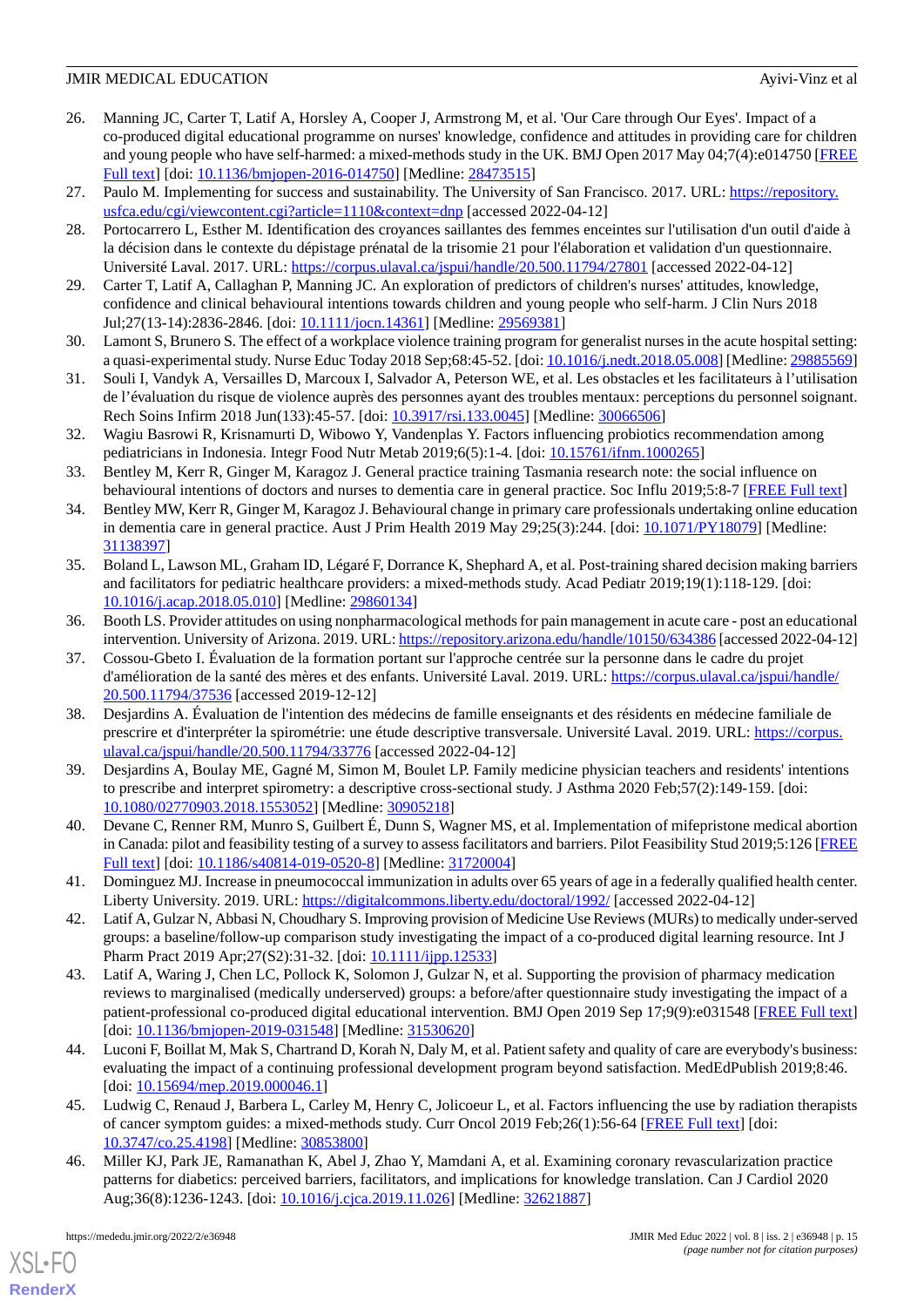- <span id="page-15-12"></span>47. Norman WV, Munro S, Brooks M, Devane C, Guilbert E, Renner R, et al. Could implementation of mifepristone address Canada's urban-rural abortion access disparity: a mixed-methods implementation study protocol. BMJ Open 2019 Apr 20;9(4):e028443 [\[FREE Full text](https://bmjopen.bmj.com/lookup/pmidlookup?view=long&pmid=31005943)] [doi: [10.1136/bmjopen-2018-028443\]](http://dx.doi.org/10.1136/bmjopen-2018-028443) [Medline: [31005943](http://www.ncbi.nlm.nih.gov/entrez/query.fcgi?cmd=Retrieve&db=PubMed&list_uids=31005943&dopt=Abstract)]
- <span id="page-15-16"></span>48. Stacey D, Ludwig C, Truant T, Carley M, Bennis C, Gifford W, et al. Implementing practice guides to improve cancer symptom management in homecare: a comparative case study. Home Health Care Manag Pract 2018;31(3):139-146. [doi: [10.1177/1084822318817896\]](http://dx.doi.org/10.1177/1084822318817896)
- <span id="page-15-17"></span><span id="page-15-13"></span>49. Understanding Pain: From Cells to Brain to Individual Perceptions. Canadian Journal of Pain 2019 Apr 02;3(1):A73-A189. [doi: [10.1080/24740527.2019.1599266](http://dx.doi.org/10.1080/24740527.2019.1599266)]
- 50. Adekpedjou R, Haesebaert J, Stacey D, Brière N, Freitas A, Rivest LP, et al. Variations in factors associated with healthcare providers' intention to engage in interprofessional shared decision making in home care: results of two cross-sectional surveys. BMC Health Serv Res 2020 Mar 12;20(1):203 [[FREE Full text](https://bmchealthservres.biomedcentral.com/articles/10.1186/s12913-020-5064-3)] [doi: [10.1186/s12913-020-5064-3\]](http://dx.doi.org/10.1186/s12913-020-5064-3) [Medline: [32164669](http://www.ncbi.nlm.nih.gov/entrez/query.fcgi?cmd=Retrieve&db=PubMed&list_uids=32164669&dopt=Abstract)]
- <span id="page-15-9"></span><span id="page-15-0"></span>51. Boland L, Brosseau L, Caspar S, Graham ID, Hutchinson AM, Kothari A, et al. Reporting health research translation and impact in the curriculum vitae: a survey. Implement Sci Commun 2020;1:20 [\[FREE Full text\]](https://implementationsciencecomms.biomedcentral.com/articles/10.1186/s43058-020-00021-9) [doi: [10.1186/s43058-020-00021-9\]](http://dx.doi.org/10.1186/s43058-020-00021-9) [Medline: [32885181\]](http://www.ncbi.nlm.nih.gov/entrez/query.fcgi?cmd=Retrieve&db=PubMed&list_uids=32885181&dopt=Abstract)
- <span id="page-15-1"></span>52. Fraguas L, Vietto V, Arceo D, Vázquez Peña F, Durante E. Adaptation and validation of the Argentine version of an instrument to assess continuing professional development activities. Arch Argent Pediatr 2020 Apr;118(2):125-129 [\[FREE](https://doi.org/10.5546/aap.2020.eng.125) [Full text\]](https://doi.org/10.5546/aap.2020.eng.125) [doi: [10.5546/aap.2020.eng.125](http://dx.doi.org/10.5546/aap.2020.eng.125)] [Medline: [32199047](http://www.ncbi.nlm.nih.gov/entrez/query.fcgi?cmd=Retrieve&db=PubMed&list_uids=32199047&dopt=Abstract)]
- <span id="page-15-2"></span>53. Giguere AM, Bogza LM, Coudert L, Carmichael PH, Renaud JS, Légaré F, et al. Development of the IcanSDM scale to assess primary care clinicians' ability to adopt shared decision-making. medRxiv. Preprint posted online on July 2, 2020. [doi: [10.1101/2020.07.01.20144204\]](http://dx.doi.org/10.1101/2020.07.01.20144204)
- <span id="page-15-7"></span>54. Poulin Herron A, Agbadje TT, Cote M, Djade CD, Roch G, Rousseau F, et al. Web-based training for nurses on shared decision making and prenatal screening for down syndrome: protocol for a randomized controlled trial. JMIR Res Protoc 2020 Oct 29;9(10):e17878 [\[FREE Full text\]](https://www.researchprotocols.org/2020/10/e17878/) [doi: [10.2196/17878](http://dx.doi.org/10.2196/17878)] [Medline: [33118955](http://www.ncbi.nlm.nih.gov/entrez/query.fcgi?cmd=Retrieve&db=PubMed&list_uids=33118955&dopt=Abstract)]
- <span id="page-15-3"></span>55. Keshmiri F, Rezai M, Tavakoli N. The effect of interprofessional education on healthcare providers' intentions to engage in interprofessional shared decision-making: perspectives from the theory of planned behaviour. J Eval Clin Pract 2020 Aug;26(4):1153-1161. [doi: [10.1111/jep.13379\]](http://dx.doi.org/10.1111/jep.13379) [Medline: [32114699\]](http://www.ncbi.nlm.nih.gov/entrez/query.fcgi?cmd=Retrieve&db=PubMed&list_uids=32114699&dopt=Abstract)
- <span id="page-15-18"></span><span id="page-15-10"></span>56. Lawani MA, Côté L, Coudert L, Morin M, Witteman HO, Caron D, et al. Professional training on shared decision making with older adults living with neurocognitive disorders: a mixed-methods implementation study. BMC Med Inform Decis Mak 2020 Aug 12;20(1):189 [[FREE Full text](https://bmcmedinformdecismak.biomedcentral.com/articles/10.1186/s12911-020-01197-9)] [doi: [10.1186/s12911-020-01197-9](http://dx.doi.org/10.1186/s12911-020-01197-9)] [Medline: [32787829](http://www.ncbi.nlm.nih.gov/entrez/query.fcgi?cmd=Retrieve&db=PubMed&list_uids=32787829&dopt=Abstract)]
- <span id="page-15-11"></span>57. McWilliams S. Addressing compassion fatigue of a family caregiver of adolescents in a mental health setting. Int J Nurs Health Care Res 2020;3:1206. [doi: [10.29011/2688-9501.101206\]](http://dx.doi.org/10.29011/2688-9501.101206)
- 58. Peters S, Pfeifer K. Gesundheitsfachleute als Anbieter bewegungsbezogener Interventionen in der gesundheitlichen Versorgung. Deutsche Digitale Bibliothek. 2020. URL: [https://www.deutsche-digitale-bibliothek.de/item/](https://www.deutsche-digitale-bibliothek.de/item/NF5TOQ7AFIDA6ZW6NYGNXYCN266S7RK3) [NF5TOQ7AFIDA6ZW6NYGNXYCN266S7RK3](https://www.deutsche-digitale-bibliothek.de/item/NF5TOQ7AFIDA6ZW6NYGNXYCN266S7RK3) [accessed 2022-04-12]
- <span id="page-15-14"></span><span id="page-15-4"></span>59. Slootweg YM, Walg C, Koelewijn JM, Van Kamp IL, De Haas M. Knowledge, attitude and practices of obstetric care providers towards maternal red-blood-cell immunization during pregnancy. Vox Sang 2020 Apr;115(3):211-220 [[FREE](http://europepmc.org/abstract/MED/31884705) [Full text\]](http://europepmc.org/abstract/MED/31884705) [doi: [10.1111/vox.12883\]](http://dx.doi.org/10.1111/vox.12883) [Medline: [31884705\]](http://www.ncbi.nlm.nih.gov/entrez/query.fcgi?cmd=Retrieve&db=PubMed&list_uids=31884705&dopt=Abstract)
- 60. Stacey D, Taljaard M, Breau RH, Baba N, Blackmore T, Boland L, et al. A patient decision aid for men with localized prostate cancer: a comparative case study of natural implementation approaches. Cancer Nurs 2020;43(1):E10-E21. [doi: [10.1097/NCC.0000000000000651\]](http://dx.doi.org/10.1097/NCC.0000000000000651) [Medline: [30312191\]](http://www.ncbi.nlm.nih.gov/entrez/query.fcgi?cmd=Retrieve&db=PubMed&list_uids=30312191&dopt=Abstract)
- <span id="page-15-5"></span>61. Urban K, Wright PB, Hester AL, Curran G, Rojo M, Tsai PF. Evaluation of an education strategy versus usual care to implement the STEADI algorithm in primary care clinics in an academic medical center. Clin Interv Aging 2020;15:1059-1066 [[FREE Full text](https://dx.doi.org/10.2147/CIA.S256416)] [doi: [10.2147/CIA.S256416](http://dx.doi.org/10.2147/CIA.S256416)] [Medline: [32753856\]](http://www.ncbi.nlm.nih.gov/entrez/query.fcgi?cmd=Retrieve&db=PubMed&list_uids=32753856&dopt=Abstract)
- <span id="page-15-8"></span>62. Urban KL. Facilitating implementation of fall prevention in primary care practice. University of Arkansas for Medical Sciences. 2020. URL: [https://www.proquest.com/openview/7a20fbfa6b30d5b3261d69f6d9c3bd76/](https://www.proquest.com/openview/7a20fbfa6b30d5b3261d69f6d9c3bd76/1?pq-origsite=gscholar&cbl=18750&diss=y) [1?pq-origsite=gscholar&cbl=18750&diss=y](https://www.proquest.com/openview/7a20fbfa6b30d5b3261d69f6d9c3bd76/1?pq-origsite=gscholar&cbl=18750&diss=y) [accessed 2022-04-12]
- <span id="page-15-6"></span>63. Yu C, Choi D, Bruno BA, Thorpe KE, Straus SE, Cantarutti P, et al. Impact of MyDiabetesPlan, a web-based patient decision aid on decisional conflict, diabetes distress, quality of life, and chronic illness care in patients with diabetes: cluster randomized controlled trial. J Med Internet Res 2020 Sep 30;22(9):e16984 [[FREE Full text\]](https://www.jmir.org/2020/9/e16984/) [doi: [10.2196/16984](http://dx.doi.org/10.2196/16984)] [Medline: [32996893](http://www.ncbi.nlm.nih.gov/entrez/query.fcgi?cmd=Retrieve&db=PubMed&list_uids=32996893&dopt=Abstract)]
- <span id="page-15-15"></span>64. Abbasgholizadeh Rahimi S, Rodriguez C, Croteau J, Sadeghpour A, Navali A, LégaréF. Continuing professional education of Iranian healthcare professionals in shared decision-making: lessons learned. BMC Health Serv Res 2021 Mar 12;21(1):225 [[FREE Full text](https://bmchealthservres.biomedcentral.com/articles/10.1186/s12913-021-06233-6)] [doi: [10.1186/s12913-021-06233-6\]](http://dx.doi.org/10.1186/s12913-021-06233-6) [Medline: [33712014](http://www.ncbi.nlm.nih.gov/entrez/query.fcgi?cmd=Retrieve&db=PubMed&list_uids=33712014&dopt=Abstract)]
- 65. Bergeron L. Identification des facteurs influençant l'intention des médecins spécialistes d'adopter un comportement clinique ciblé par des formations de développement professionnel continu. Université Laval. 2021. URL: [https://corpus.ulaval.ca/](https://corpus.ulaval.ca/jspui/handle/20.500.11794/67901?locale=fr) [jspui/handle/20.500.11794/67901?locale=fr](https://corpus.ulaval.ca/jspui/handle/20.500.11794/67901?locale=fr) [accessed 2022-04-12]
- 66. Kepper MM, Walsh-Bailey C, Brownson RC, Kwan BM, Morrato EH, Garbutt J, et al. Development of a health information technology tool for behavior change to address obesity and prevent chronic disease among adolescents: designing for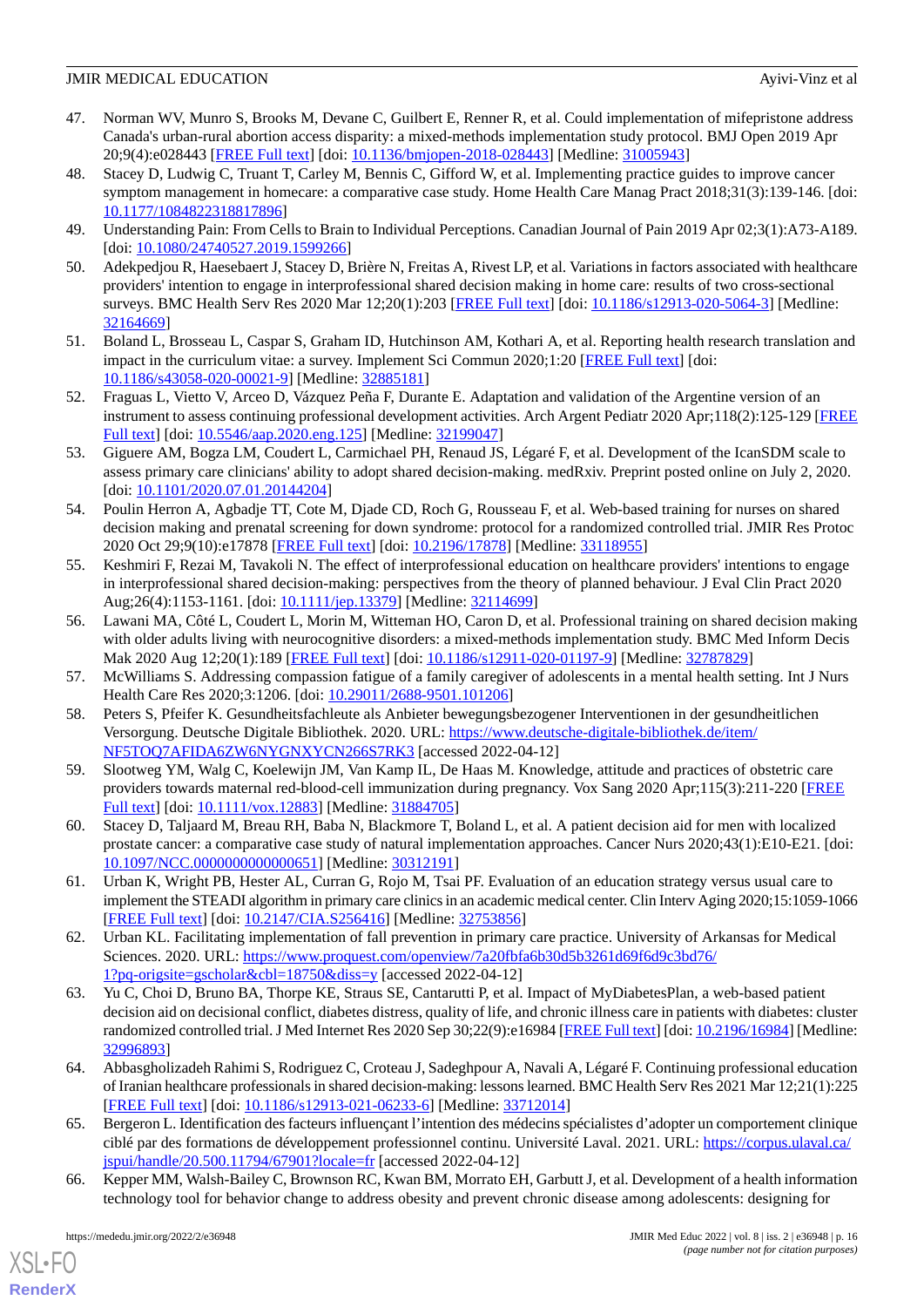dissemination and sustainment using the ORBIT model. Front Digit Health 2021;3:648777 [[FREE Full text](http://europepmc.org/abstract/MED/34713122)] [doi: [10.3389/fdgth.2021.648777\]](http://dx.doi.org/10.3389/fdgth.2021.648777) [Medline: [34713122\]](http://www.ncbi.nlm.nih.gov/entrez/query.fcgi?cmd=Retrieve&db=PubMed&list_uids=34713122&dopt=Abstract)

- <span id="page-16-2"></span>67. Lawani MA, Turgeon Y, Côté L, Légaré F, Witteman HO, Morin M, et al. User-centered and theory-based design of a professional training program on shared decision-making with older adults living with neurocognitive disorders: a mixed-methods study. BMC Med Inform Decis Mak 2021 Feb 17;21(1):59 [\[FREE Full text](https://bmcmedinformdecismak.biomedcentral.com/articles/10.1186/s12911-021-01396-y)] [doi: [10.1186/s12911-021-01396-y\]](http://dx.doi.org/10.1186/s12911-021-01396-y) [Medline: [33596874\]](http://www.ncbi.nlm.nih.gov/entrez/query.fcgi?cmd=Retrieve&db=PubMed&list_uids=33596874&dopt=Abstract)
- <span id="page-16-7"></span><span id="page-16-1"></span>68. Ridde V, Gautier L, Dagenais C, Chabrol F, Hou R, Bonnet E, et al. Learning from public health and hospital resilience to the SARS-CoV-2 pandemic: protocol for a multiple case study (Brazil, Canada, China, France, Japan, and Mali). Health Res Policy Syst 2021 May 06;19(1):76 [\[FREE Full text](https://health-policy-systems.biomedcentral.com/articles/10.1186/s12961-021-00707-z)] [doi: [10.1186/s12961-021-00707-z](http://dx.doi.org/10.1186/s12961-021-00707-z)] [Medline: [33957954](http://www.ncbi.nlm.nih.gov/entrez/query.fcgi?cmd=Retrieve&db=PubMed&list_uids=33957954&dopt=Abstract)]
- <span id="page-16-0"></span>69. Fraguas L, Vietto V, Arceo D, Vázquez Peña F, Durante E. Adaptación y validación de la versión argentina de un instrumento para evaluar actividades de desarrollo profesional continuo. Arch Argent Pediatr 2020;118(2):125-129. [doi: [10.5546/aap.2020.125\]](http://dx.doi.org/10.5546/aap.2020.125)
- <span id="page-16-3"></span>70. Bentley MW, Kerr R, Ginger M, Karagoz J. DCTEP Research Note\_June2019.pdf. ResearchGate. 2019 Jun. URL: [https:/](https://www.researchgate.net/publication/333678470_DCTEP_Research_Note_June2019pdf) [/www.researchgate.net/publication/333678470\\_DCTEP\\_Research\\_Note\\_June2019pdf](https://www.researchgate.net/publication/333678470_DCTEP_Research_Note_June2019pdf) [accessed 2022-04-20]
- <span id="page-16-4"></span>71. Martinengo L, Yeo NJ, Markandran KD, Olsson M, Kyaw BM, Car LT. Digital health professions education on chronic wound management: a systematic review. Int J Nurs Stud 2020 Apr;104:103512. [doi: [10.1016/j.ijnurstu.2019.103512](http://dx.doi.org/10.1016/j.ijnurstu.2019.103512)] [Medline: [32086027](http://www.ncbi.nlm.nih.gov/entrez/query.fcgi?cmd=Retrieve&db=PubMed&list_uids=32086027&dopt=Abstract)]
- <span id="page-16-5"></span>72. Ngenzi JL, Scott RE, Mars M. Information and communication technology to enhance continuing professional development (CPD) and continuing medical education (CME) for Rwanda: a scoping review of reviews. BMC Med Educ 2021 Apr 29;21(1):245 [[FREE Full text\]](https://bmcmededuc.biomedcentral.com/articles/10.1186/s12909-021-02607-w) [doi: [10.1186/s12909-021-02607-w\]](http://dx.doi.org/10.1186/s12909-021-02607-w) [Medline: [33926419](http://www.ncbi.nlm.nih.gov/entrez/query.fcgi?cmd=Retrieve&db=PubMed&list_uids=33926419&dopt=Abstract)]
- <span id="page-16-6"></span>73. Ramani S, McMahon GT, Armstrong EG. Continuing professional development to foster behaviour change: from principles to practice in health professions education. Med Teach 2019 Sep;41(9):1045-1052. [doi: [10.1080/0142159X.2019.1615608\]](http://dx.doi.org/10.1080/0142159X.2019.1615608) [Medline: [31131672](http://www.ncbi.nlm.nih.gov/entrez/query.fcgi?cmd=Retrieve&db=PubMed&list_uids=31131672&dopt=Abstract)]
- <span id="page-16-8"></span>74. Sinclair PM, Kable A, Levett-Jones T, Booth D. The effectiveness of Internet-based e-learning on clinician behaviour and patient outcomes: a systematic review. Int J Nurs Stud 2016 May; 57:70-81. [doi: [10.1016/j.ijnurstu.2016.01.011](http://dx.doi.org/10.1016/j.ijnurstu.2016.01.011)] [Medline: [27045566](http://www.ncbi.nlm.nih.gov/entrez/query.fcgi?cmd=Retrieve&db=PubMed&list_uids=27045566&dopt=Abstract)]
- <span id="page-16-9"></span>75. Légaré F. Le développement professionnel continu en partenariat pour l'application des connaissances. Université Laval. 2017. URL: <http://www.decision.chaire.fmed.ulaval.ca/recherche/5d8a3c8fb4956133050a2bad> [accessed 2022-04-12]
- <span id="page-16-11"></span><span id="page-16-10"></span>76. Colquhoun HL, Squires JE, Kolehmainen N, Fraser C, Grimshaw JM. Methods for designing interventions to change healthcare professionals' behaviour: a systematic review. Implement Sci 2017 Mar 04;12(1):30 [[FREE Full text](https://implementationscience.biomedcentral.com/articles/10.1186/s13012-017-0560-5)] [doi: [10.1186/s13012-017-0560-5\]](http://dx.doi.org/10.1186/s13012-017-0560-5) [Medline: [28259168](http://www.ncbi.nlm.nih.gov/entrez/query.fcgi?cmd=Retrieve&db=PubMed&list_uids=28259168&dopt=Abstract)]
- <span id="page-16-12"></span>77. Dalgetty R, Miller CB, Dombrowski SU. Examining the theory-effectiveness hypothesis: a systematic review of systematic reviews. Br J Health Psychol 2019 May;24(2):334-356. [doi: [10.1111/bjhp.12356\]](http://dx.doi.org/10.1111/bjhp.12356) [Medline: [30793445](http://www.ncbi.nlm.nih.gov/entrez/query.fcgi?cmd=Retrieve&db=PubMed&list_uids=30793445&dopt=Abstract)]
- 78. Patey AM, Hurt CS, Grimshaw JM, Francis JJ. Changing behaviour 'more or less'-do theories of behaviour inform strategies for implementation and de-implementation? A critical interpretive synthesis. Implement Sci 2018 Oct 29;13(1):134 [\[FREE](https://implementationscience.biomedcentral.com/articles/10.1186/s13012-018-0826-6) [Full text\]](https://implementationscience.biomedcentral.com/articles/10.1186/s13012-018-0826-6) [doi: [10.1186/s13012-018-0826-6](http://dx.doi.org/10.1186/s13012-018-0826-6)] [Medline: [30373635](http://www.ncbi.nlm.nih.gov/entrez/query.fcgi?cmd=Retrieve&db=PubMed&list_uids=30373635&dopt=Abstract)]
- <span id="page-16-14"></span><span id="page-16-13"></span>79. Park YS, Zaidi X, O'Brien BC. RIME foreword: what constitutes science in educational research? Applying rigor in our research approaches. Acad Med 2020 Nov;95(11S Association of American Medical Colleges Learn Serve Lead: Proceedings of the 59th Annual Research in Medical Education Presentations):Si-Sv. [doi: [10.1097/ACM.0000000000003636\]](http://dx.doi.org/10.1097/ACM.0000000000003636) [Medline: [32769461](http://www.ncbi.nlm.nih.gov/entrez/query.fcgi?cmd=Retrieve&db=PubMed&list_uids=32769461&dopt=Abstract)]
- <span id="page-16-15"></span>80. Chen W, Berry A, Drowos J, Lama A, Kleinheksel AJ. Improving the evaluation of faculty development programs. Acad Med 2021 Oct 01;96(10):1496. [doi: [10.1097/ACM.0000000000004151\]](http://dx.doi.org/10.1097/ACM.0000000000004151) [Medline: [33951678](http://www.ncbi.nlm.nih.gov/entrez/query.fcgi?cmd=Retrieve&db=PubMed&list_uids=33951678&dopt=Abstract)]
- 81. Hilty DM, Liu HY, Stubbe D, Teshima J. Defining professional development in medicine, psychiatry, and allied fields. Psychiatr Clin North Am 2019 Sep;42(3):337-356. [doi: [10.1016/j.psc.2019.04.001](http://dx.doi.org/10.1016/j.psc.2019.04.001)] [Medline: [31358116\]](http://www.ncbi.nlm.nih.gov/entrez/query.fcgi?cmd=Retrieve&db=PubMed&list_uids=31358116&dopt=Abstract)
- 82. François P, Philibert AC, Esturillo G, Sellier E. [Peer groups: a model for the continuous professional development in general practice]. Presse Med 2013 Jan;42(1):e21-e27. [doi: [10.1016/j.lpm.2012.04.017\]](http://dx.doi.org/10.1016/j.lpm.2012.04.017) [Medline: [22721631](http://www.ncbi.nlm.nih.gov/entrez/query.fcgi?cmd=Retrieve&db=PubMed&list_uids=22721631&dopt=Abstract)]

## **Abbreviations**

**CPD:** continuing professional development **MeSH:** Medical Subject Headings **MMAT:** Mixed Methods Appraisal Tool PICOS: Population, Intervention, Comparator, Outcomes, Study design **PRISMA:** Preferred Reporting Items for Systematic Reviews and Meta-Analyses **PROSPERO:** International Prospective Register of Systematic Reviews